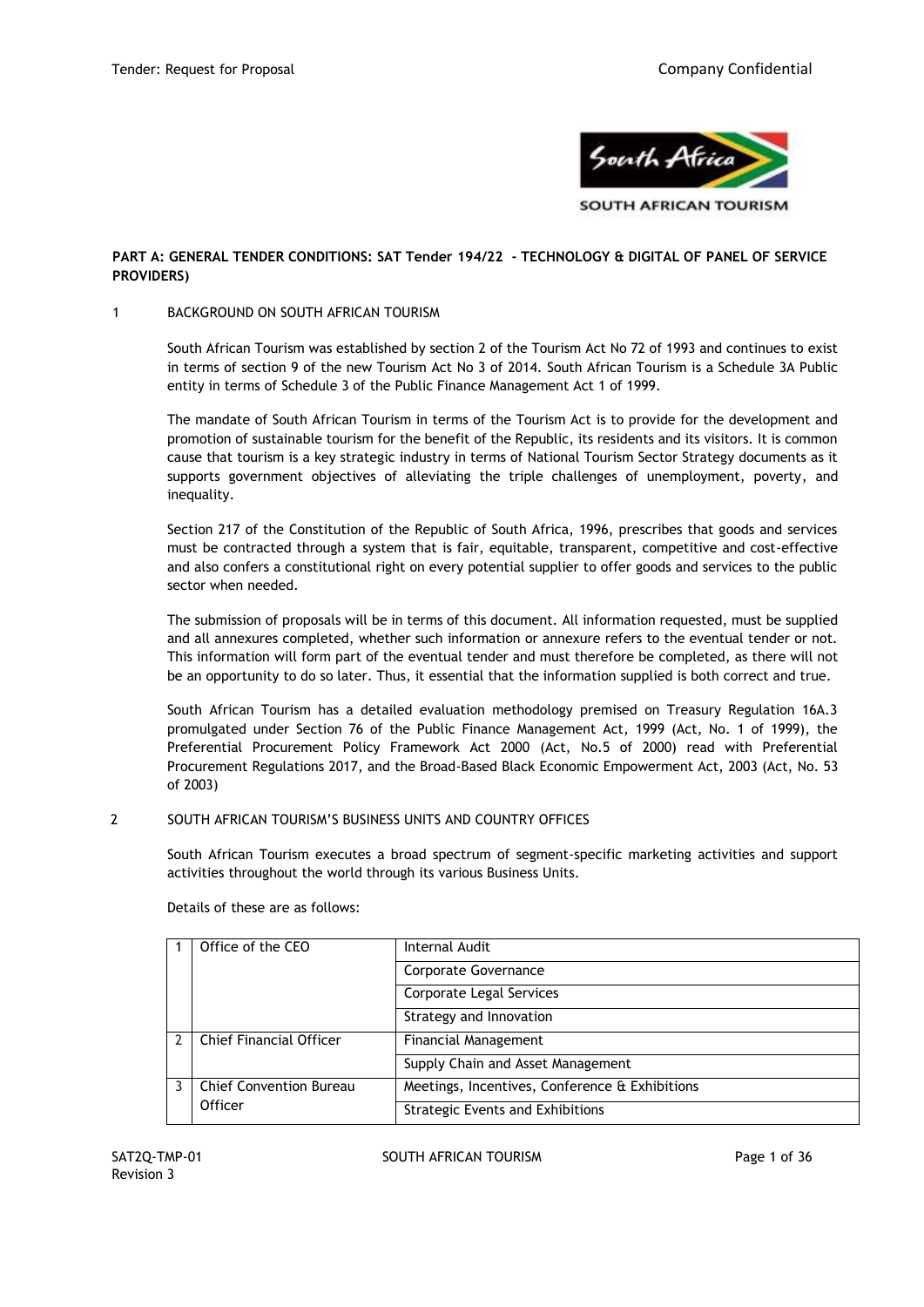|              |                                 | Business Events development and Services Support                                       |              |
|--------------|---------------------------------|----------------------------------------------------------------------------------------|--------------|
|              |                                 | Mega events including but not limited to Africa's Travel Indaba and<br>Meetings Africa |              |
| 4            | <b>Chief Operations Officer</b> | Human Capital                                                                          |              |
|              |                                 | <b>Digital Technology</b>                                                              |              |
|              |                                 | Domestic (South Africa)                                                                |              |
|              |                                 | Africa                                                                                 |              |
|              |                                 | East Africa (Kenya, Ethiopia, Tanzania, Uganda)                                        |              |
|              |                                 | West Africa * (Nigeria, Ghana)                                                         |              |
|              |                                 | Africa Land Markets (Botswana, Lesotho, Malawi, Mozambique,                            |              |
|              |                                 | Namibia, Eswatini, Zambia, Zimbabwe)                                                   |              |
|              |                                 | Central Africa (Angola, Democratic Republic of Congo)                                  |              |
|              |                                 | Europe                                                                                 |              |
|              |                                 | South Europe Hub                                                                       |              |
|              |                                 | France *                                                                               |              |
|              |                                 | Spain                                                                                  |              |
|              |                                 | Portugal                                                                               |              |
|              |                                 | Italy                                                                                  |              |
|              |                                 | Central Europe hub                                                                     |              |
|              |                                 | Germany*                                                                               |              |
|              |                                 | Austria                                                                                |              |
|              |                                 | Switzerland                                                                            |              |
|              |                                 | <b>UK</b> and Ireland Hub                                                              |              |
|              |                                 | $\overline{\mathsf{UK}^*}$                                                             |              |
|              |                                 | Ireland                                                                                |              |
|              |                                 | North Europe Hub                                                                       |              |
|              |                                 | Netherlands *                                                                          |              |
|              |                                 | Belgium                                                                                |              |
|              |                                 | <b>Nordics</b>                                                                         |              |
|              |                                 | Americas                                                                               |              |
|              |                                 | North Americas Hub                                                                     |              |
|              |                                 | $US^*$                                                                                 |              |
|              |                                 | Canada                                                                                 |              |
|              |                                 | South Americas Hub                                                                     |              |
|              |                                 | <b>Brazil</b>                                                                          |              |
|              |                                 | Argentina                                                                              |              |
|              |                                 | Chile                                                                                  |              |
|              |                                 | Asia, Australasia, and the Middle East                                                 |              |
|              |                                 | Australasia                                                                            |              |
|              |                                 | Australia*                                                                             |              |
|              |                                 | New Zealand                                                                            |              |
|              |                                 | <b>MEISEA</b>                                                                          |              |
|              |                                 | India *                                                                                |              |
|              |                                 | Singapore                                                                              |              |
|              |                                 | Malaysia                                                                               |              |
|              |                                 |                                                                                        |              |
| SAT2Q-TMP-01 |                                 | SOUTH AFRICAN TOURISM                                                                  | Page 2 of 36 |

Revision 3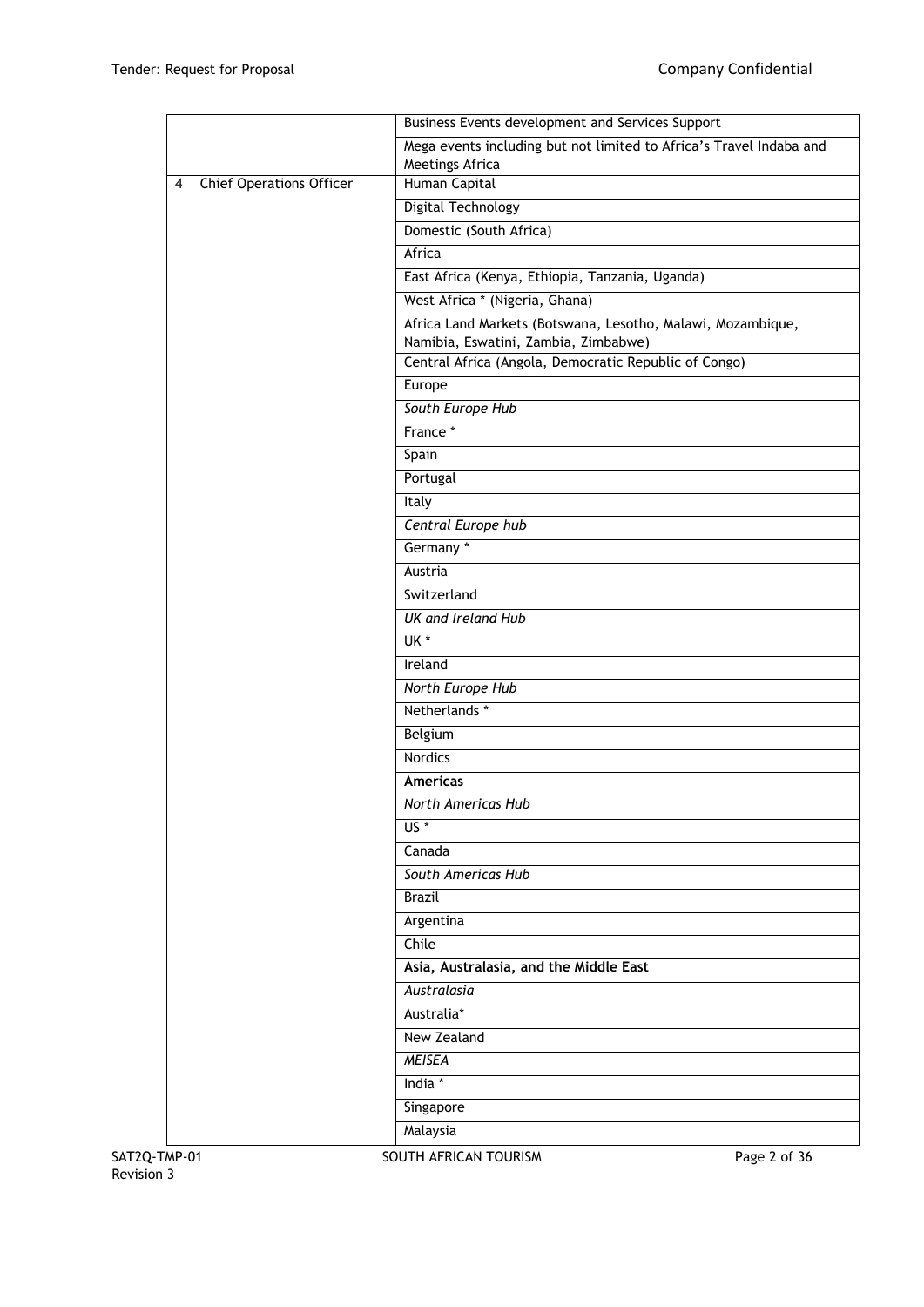|   |                               | Turkey                                            |
|---|-------------------------------|---------------------------------------------------|
|   |                               | <b>UAE</b>                                        |
|   |                               | Asia Pacific                                      |
|   |                               | China *                                           |
|   |                               | Japan*                                            |
|   |                               | <b>South African Missions</b>                     |
| 5 | Chief Marketing Officer       | <b>Brand and Marketing</b>                        |
|   |                               | <b>Global Public Relations and Communications</b> |
|   |                               | Insights                                          |
|   |                               | Analytics                                         |
| 6 | Chief<br>Quality<br>Assurance | <b>Brand Experience</b>                           |
|   | Officer                       | <b>Global Trade Relations</b>                     |
|   |                               | <b>Tourism Grading Council</b>                    |
|   |                               | Visitor Experience                                |

## **3** SPECIAL TENDER CONDITIONS

This tender and its acceptance will be subject to the terms and conditions described below.

South African Tourism is/will not be liable for any costs incurred in the preparation and delivery of tenders.

All documents, samples, and materials submitted as part of a tender becomes the property of South African Tourism, and yet in any event South African Tourism will not be liable for loss or damage to any documents, samples and materials submitted.

## **3.1** CONTACT AND COMMUNICATION

- The delegated office of South African Tourism may communicate with Bidder(s) where clarity is sought in the bid proposal.
- Any communication to an official or a person acting in an advisory capacity for South African Tourism in respect of the bid between the closing date and the award of the bid by the bidder(s)must only be for clarification any communication outside of this will be discouraged.
- All communication between the Bidder(s) and South African Tourism must be done in writing.
- Whilst all due care has been taken in connection with the preparation of this bid, South African Tourism makes no representations or warranties that the content of the bid or any information communicated to or provided to Bidder(s) during the bidding process is, or will be, accurate, current or complete. South African Tourism, and its employees and advisors will not be liable with respect to any information communicated which may not be accurate, current, or complete.
- If Bidder(s) finds or reasonably believes it has found any discrepancy, ambiguity, error, or inconsistency in this bid or any other information provided by South African Tourism (other than minor clerical matters), the Bidder(s) must promptly notify South African Tourism in writing of such discrepancy, ambiguity, error, or inconsistency in order to afford South African Tourism an opportunity to consider what corrective action is necessary (if any).
- Any actual discrepancy, ambiguity, error, or inconsistency in the bid or any other information provided by South African Tourism will, if possible, be corrected and provided to all Bidder(s) without attribution to the Bidder(s) who provided the written notice.
- All persons (including Bidder(s)) obtaining or receiving the bid and any other information in connection with the Bid or the Tendering process must keep the contents of the Bid and other such information confidential, and not disclose or use the information except as required for the purpose of developing a proposal in response to this Bid.

SAT2Q-TMP-01 SOUTH AFRICAN TOURISM SAT2Q-TMP-01 Page 3 of 36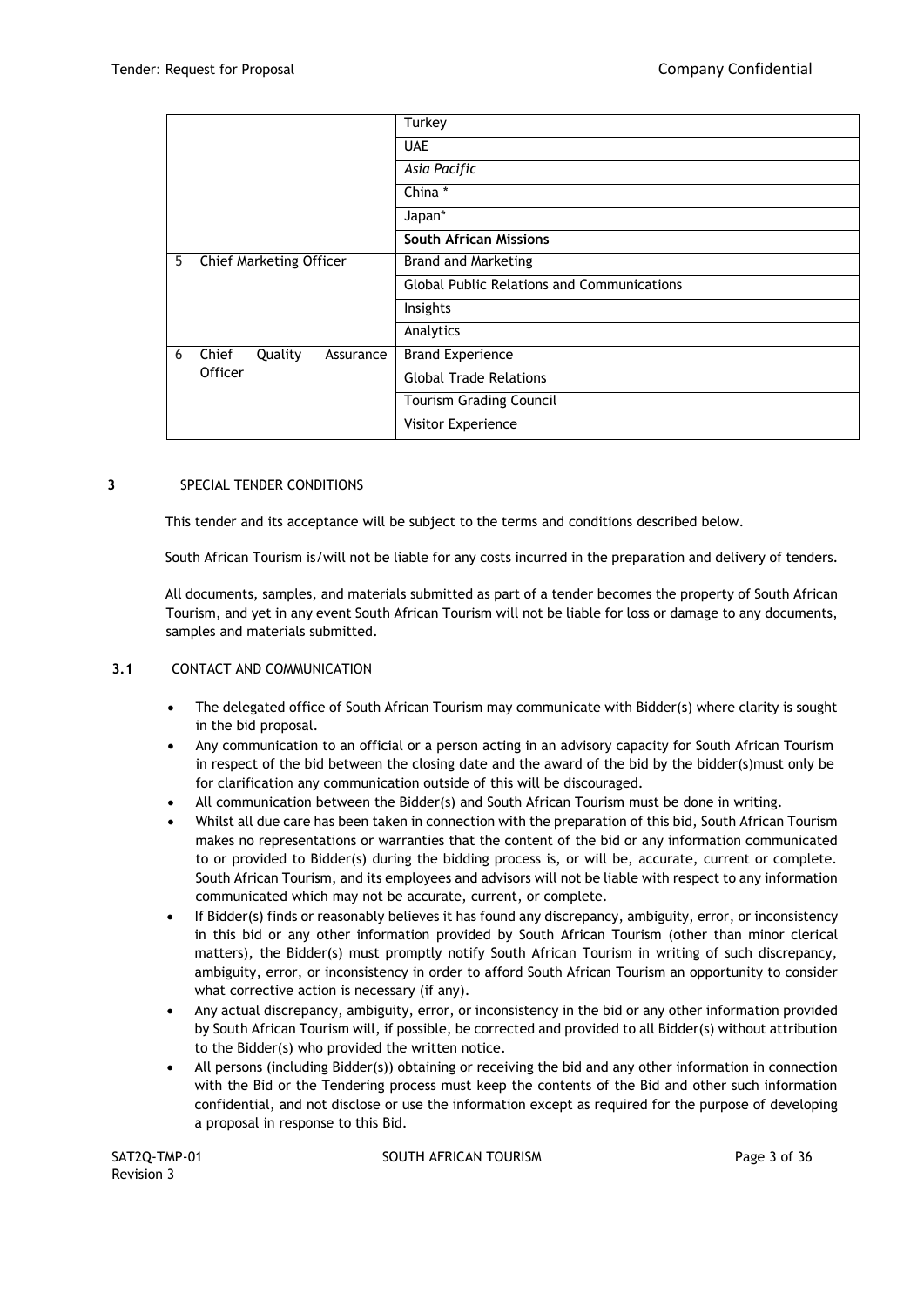### 3.2 SECURITY AND INTEGRITY CLEARANCE

- All information documents, records and books provided by South African Tourism to any bidder, in connection with the invitation to tender or otherwise, are strictly private and confidential. These will not be disclosed by any bidder to any third party, except with the express consent of South African Tourism, which will be granted in writing prior to such disclosure. South African Tourism, however, reserves the right to disclose any information provided by any bidder to any of the employees of South African Tourism for successful tenders.
- A proposal for award will be rejected if South African Tourism determines that the supplier recommended for award, has engaged in corrupt or fraudulent activities in competing for the contract in question.
- South African Tourism may require contractors to permit South African Tourism to inspect their accounts and records relating to the performance of the contract and to have them audited by auditors appointed by South African Tourism.

#### 3.3 FALSE INFORMATION

Should the Bidder provide and/or provides South African Tourism intentionally or negligently with false and/or misleading information or intentionally or negligently omitted any material fact that may have rendered any statement made by the Bidder misleading, in connection with this Tender Request for Proposal or supporting information or any subsequent requests for information and/or such misleading and/or false information and/or omission of any material fact induced South African Tourism in awarding the Tender and/or concluding any subsequent agreement shall entitle South African Tourism in its sole discretion forthwith to disqualify the Bidder and/or to immediately terminate any agreements subsequently entered into without prejudice to any of the rights South African Tourism has in terms of such agreement and/or any law.

#### 3.4 VAT, DUTIES AND OTHER TAXES

- Prices must be quoted inclusive of VAT/GST and all other relevant taxes and duties (where applicable) should be shown separately.
- The full price under this tender must be quoted in the ZAR (RAND).

#### 3.5 TENDER SURETY

South African Tourism requires no proposal surety, but bidders should note the conditions set out below. South African Tourism however reserves the right to review this position at contractual stages.

#### 3.5.1 DOWNSCALING OF WORK

South African Tourism reserves the right to downscale the required services should the need arise. In such cases, at least 3 months' notice of such downscaling will be provided to the successful bidder.

#### 3.5.2 COMPLETENESS OF THE SOLUTION

The bidder must complete all documents in full and submit these with the proposal. Failure to comply with these requirements may invalidate the bidder or disqualify the proposal.

Notwithstanding any possible shortcomings and / or inconsistency in the specifications, the bidder must ensure that the solution offered will form a complete, cost effective and functional proposal for the whole project solution.

#### 3.5.3 CONTRACTUAL IMPLICATIONS

• The bidder must complete all documents in full and submit these with the proposal. Failure to comply with these requirements may invalidate the bidder or disqualify the proposal.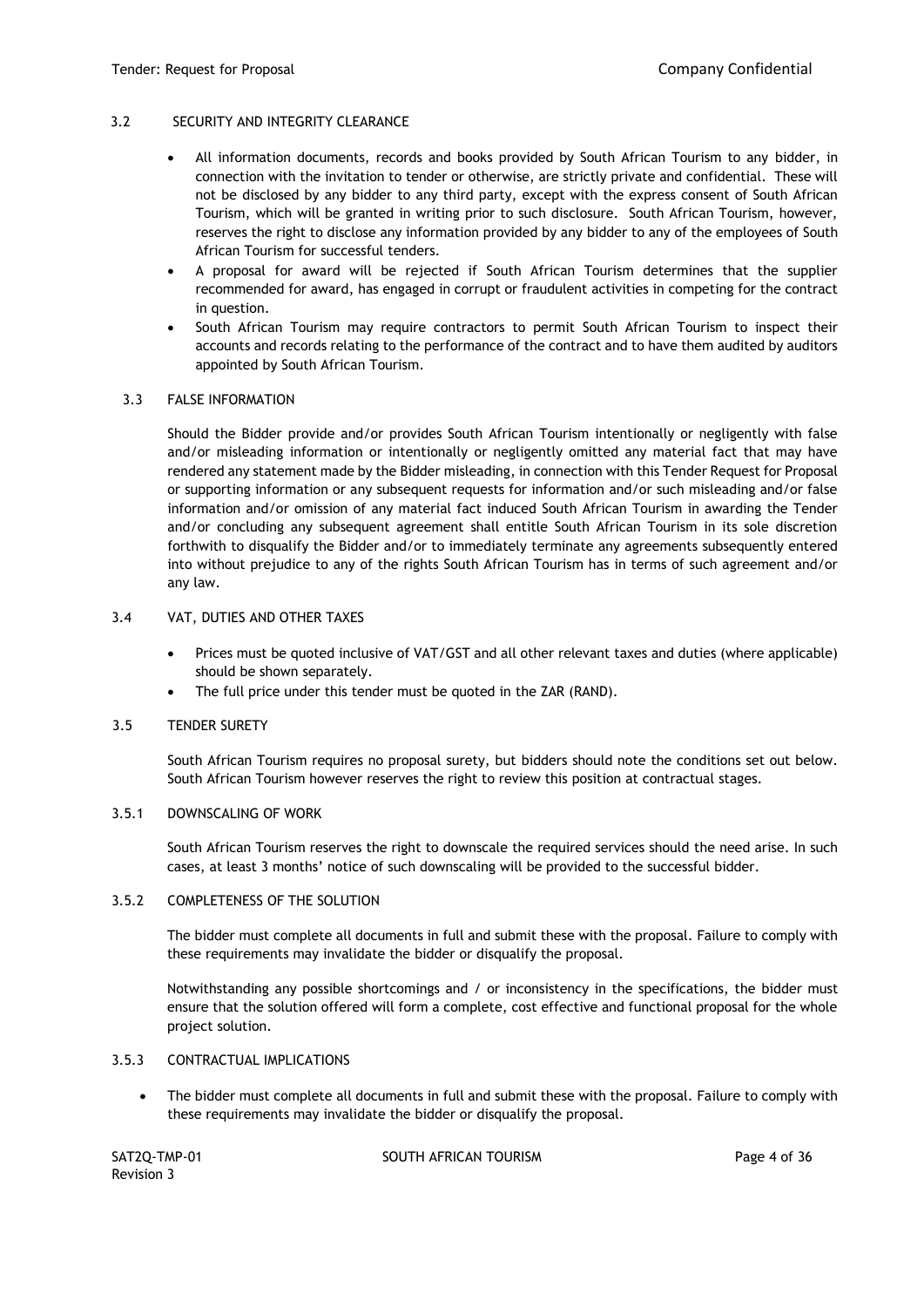- Upon submission of the tender response, the Bidder is unconditionally bound by the terms and conditions of the Request for Proposal (RFP) and the tender response. In the event of any conflict or confusion arising between the terms and conditions of the RFP and the tender response, the RFP shall prevail.
- The Bidder acknowledges that awarding of the Tender is based solely on the information supplied in the tender response, accordingly the relevant Terms and Conditions of the Request for Proposal and the tender response will be incorporated in the subsequent written agreement, unless otherwise provided by South African Tourism.
- Other than providing rights to South African Tourism, nothing in this Tender Request and tender response should be construed to give rise to South African Tourism having any obligations or liabilities whatsoever, express or implied.
- The successful bidder will assume sole responsibility, regardless of any third party or subcontracting agreements it may enter into.
- The terms and conditions of this Request for Proposal and any agreement entered into between South African Tourism and Bidder as a result of a successful proposal by the Bidder to this Request for Proposal (RFP) shall always be interpreted and subject to the laws of the country where the services will be rendered.

# 3.5.4 CONDITIONS OF PAYMENT

- No service should be provided to South African Tourism in terms of this tender and no amount will become due and payable by South African Tourism before: a cost estimate and relevant 3rd party supporting documents (where applicable) has been provided by the service provider/supplier.
- an official purchase order or similar written instruction has been issued to the supplier where service delivery will be within the specified time scale after the receipt of the official purchase order or similar written instruction; and

Unless otherwise determined in the contract or other agreement, all payments due to creditors will be settled within 30 days from receipt of a valid invoice or, in the case of civil claims, from the date of settlement or court judgment. This implies that amounts owing will be paid within 30 days from receipt of invoice if the goods, works or services were delivered to the satisfaction of South African Tourism.

Notwithstanding any provisions in this document, no payment will become due or payable unless the invoice is accompanied with:

- a statement, reconciling all monies already paid and still outstanding; and
- all relevant supporting documentation.

All invoices to be issued in the currency where the services will be rendered for South African Tourism. No GST or VAT may be levied on work that meets the criteria of an export.

Bidder shall be responsible for any foreign exchange losses incurred due to currency fluctuations, without having any recourse whatsoever against South African Tourism for such loss.

## 3.5.5 QUALITY ASSURANCE

All services rendered by the Bidder, its personnel, agents or sub-contractors will be subject to ongoing evaluation to determine its effectiveness and will be so guaranteed for the full contract period by the Bidder after acceptance by South African Tourism.

## 3.5.6 INTELLECTUAL PROPERTY RIGHTS

All intellectual property rights, applicable to the awarded bidder, including, but not limited to, copyright, trademarks, design rights, patent rights and other similar rights in the Request for Proposal and the tender response and in any works or products created as a result of the performance of the Bidder in relation to this Request for Proposal and tender response, will vest in, and are hereby assigned to South African Tourism, unless specifically agreed otherwise, in the form of individual written Agreements signed by both parties.

Revision 3

SAT2Q-TMP-01 SOUTH AFRICAN TOURISM SAT2Q-TMP-01 Page 5 of 36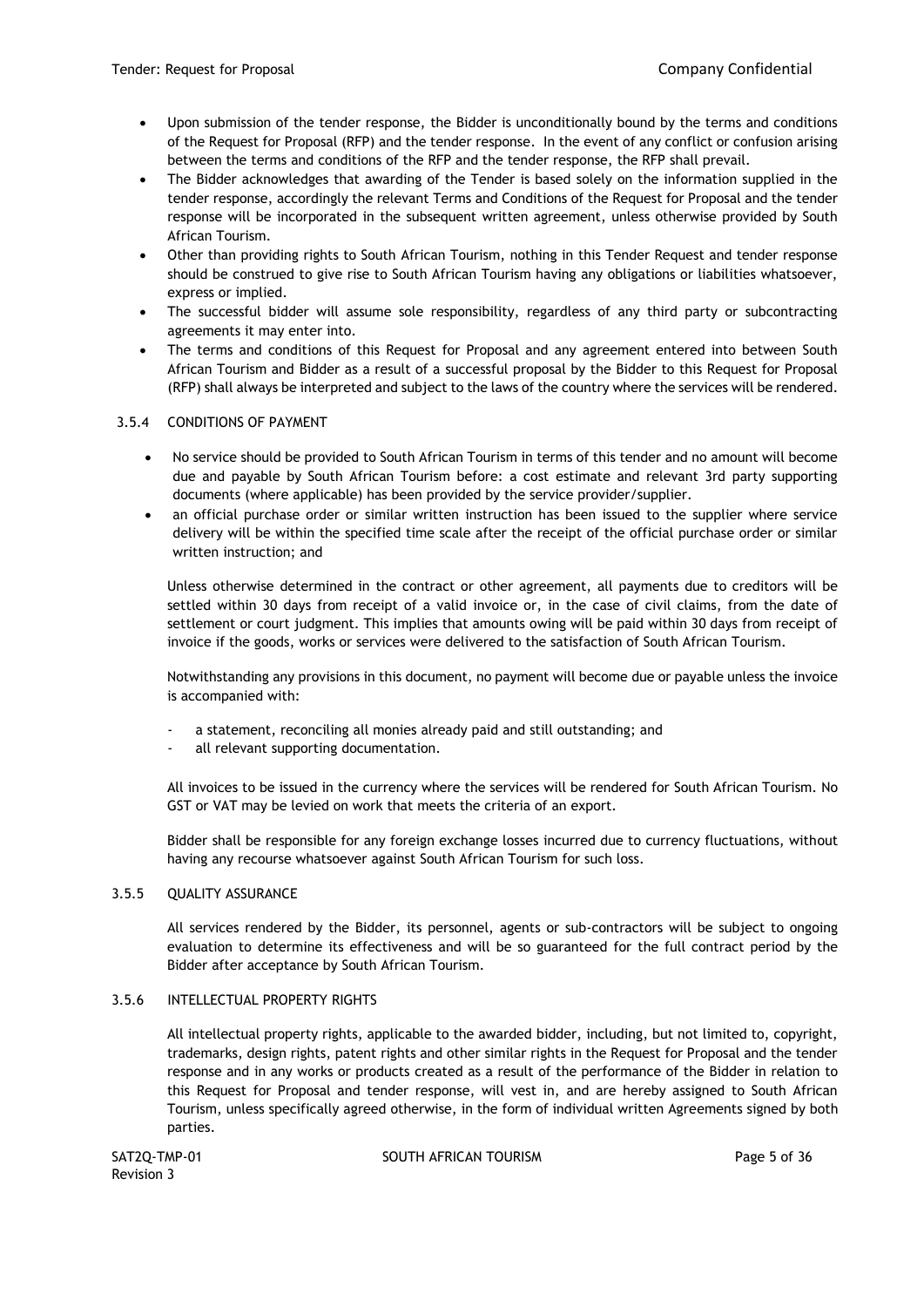### 3.5.7 AWARDING OF CONTRACT

Proven relevant experience and success, as well as the ability to deliver services required will be important considerations. By the submission of the tender, the bidder warrants that they are highly skilled, professional, competent and experienced in the area which they have tendered for. Any work performed by a successful bidder will be evaluated.

The bidder also warrants that the service provided will be of a superior standard, and is unlikely to cause undue difficulties.

The proposal may be awarded, in part or in full, at the sole discretion of South African Tourism, to one or more concerns on a non-exclusive basis. Proposals that are qualified by a bidder's own conditions may be rejected as being invalid, and failure of the bidder to renounce such conditions when called upon to do so may invalidate the proposal.

South African Tourism may request clarification or additional information regarding any aspect of the proposal. The bidder must supply the requested information within 24 hours after the request has been made, otherwise the bidder may be disqualified. South African Tourism may also request a demonstration, and bidders must comply with such a request within 24 hours.

#### 3.5.8 CONFLICT OF INTEREST, CORRUPTION AND FRAUD

South African Tourism reserves its right to disqualify any bidder who either itself or any of whose members (save for such members who hold a minority interest in the bidder through shares listed on any recognised stock exchange), indirect members (being any person or entity who indirectly holds at least a 15% interest in the bidder other than in the context of shares listed on a recognised stock exchange), directors or members of senior management, whether in respect of South African Tourism or any other government organ or entity and whether from the Republic of South Africa or otherwise ("Government Entity")

- (a) engages in any collusive tendering, anti-competitive conduct, or any other similar conduct, including but not limited to any collusion with any other bidder in respect of the subject matter of this bid;
- (b) seeks any assistance, other than assistance officially provided by a Government Entity, from any employee, advisor or other representative of a Government Entity in order to obtain any unlawful advantage in relation to procurement or services provided or to be provided to a Government Entity;
- (c) makes or offers any gift, gratuity, anything of value or other inducement, whether lawful or unlawful, to any of South African Tourism officers, directors, employees, advisors or other representatives;
- (d) makes or offers any gift, gratuity, anything of any value or other inducement, to any Government Entity's officers, directors, employees, advisors or other representatives in order to obtain any unlawful advantage in relation to procurement or services provided or to be provided to a Government Entity;
- (e) accepts anything of value or an inducement that would or may provide financial gain, advantage or benefit in relation to procurement or services provided or to be provided to a Government Entity;
- (f) pays or agrees to pay to any person any fee, commission, percentage, brokerage fee, gift or any other consideration, that is contingent upon or results from, the award of any tender, contract, right or entitlement which is in any way related to procurement or the rendering of any services to a Government Entity;
- (g) has in the past engaged in any matter referred to above; or
- (h) has been found guilty in a court of law on charges of fraud and/or forgery, regardless of whether or not a prison term was imposed and despite such bidder, member or director's name not specifically appearing on the List of Tender Defaulters kept at National Treasury.

## 3.5.9 PRECEDENCE

This document will prevail over any information provided during any briefing session whether oral or written, unless such written information provided, expressly amends this document by reference.

SAT2Q-TMP-01 SOUTH AFRICAN TOURISM SAT2Q-TMP-01 Page 6 of 36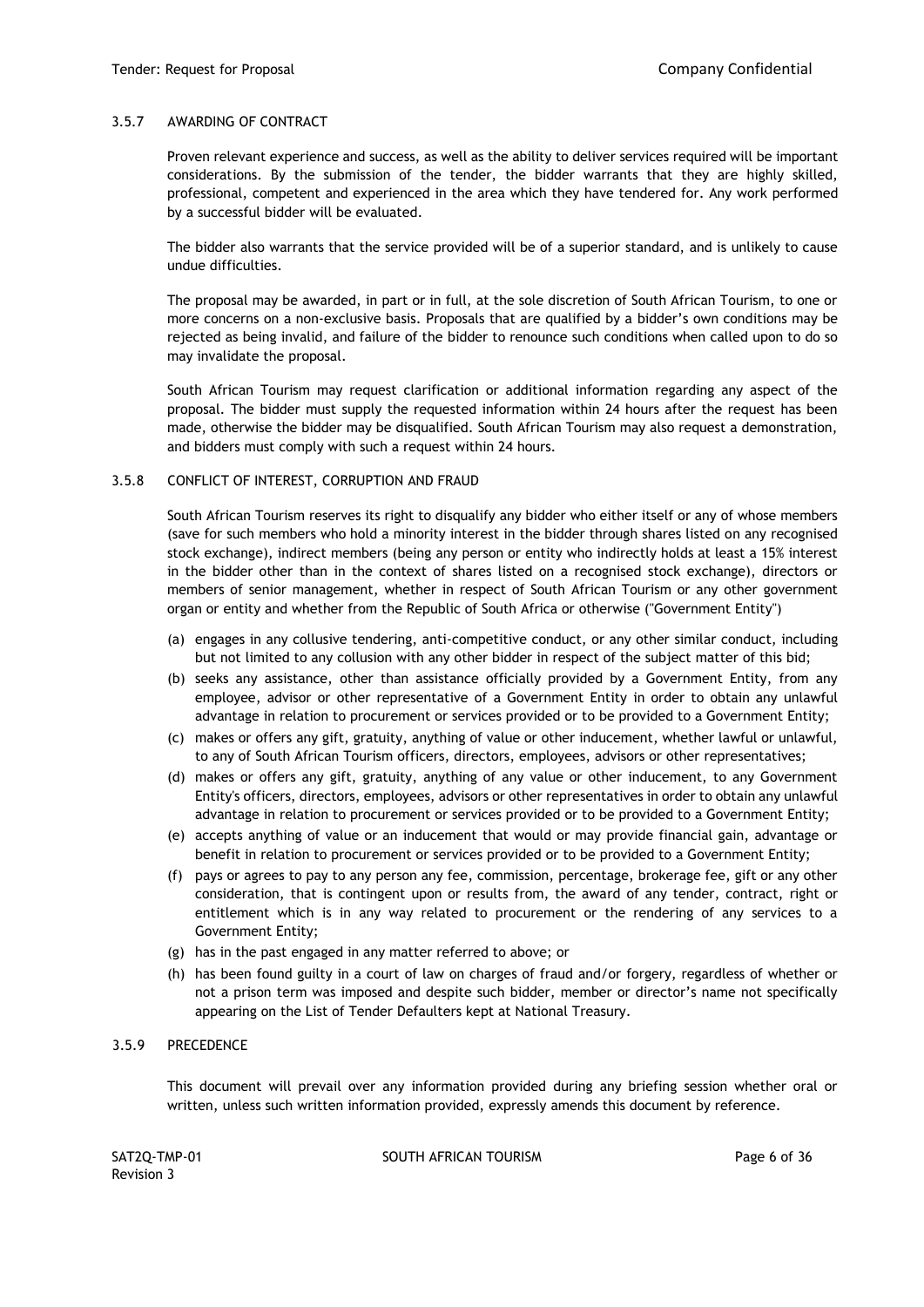Prospective bidders must periodically review the following website link [f](https://www.southafrica.net/gl/en/corporate/page/tenders)or updated information or amendments with regard to this tender, prior to due dates:

<https://www.southafrica.net/gl/en/corporate/page/tenders>

#### 3.5.10 LIMITATION OF LIABILITY

A bidder participates in this bid process entirely at its own risk and cost. South African Tourism shall not be liable to compensate a bidder on any grounds whatsoever for any costs incurred or any damages suffered as a result of the Bidder's participation in this Bid process.

### 3.5.11 TAX COMPLIANCE

No tender shall be awarded to a bidder who is not tax compliant. South African Tourism reserves the right to withdraw an award made, or cancel a contract concluded with a successful bidder in the event that it is established that such bidder was in fact not tax compliant at the time of the award, or has submitted a fraudulent Tax Clearance Certificate to South African Tourism, or whose verification against the Central Supplier Database (CSD) proves non-compliant. South African Tourism further reserves the right to cancel a contract with a successful bidder in the event that such bidder does not remain tax compliant for the full term of the contract.

The Central Supplier Database (CSD) and the tax compliance status PIN are the approved methods of verifying the tax compliance of a bidder. The South African Revenues Services (SARS) does not issued Tax Clearance Certificates anymore but has introduces an online provision via eFiling, for bidders to print their own Tax Clearance Certificates which they can submit with their bids or price quotations.

South African Tourism will therefore accept printed or copies of Tax Clearance Certificates submitted by bidders but will verify their authenticity on eFiling.

No tender shall be awarded to a bidder whose name (or any of its members, directors, partners or trustees) appear on the Register of Tender Defaulters kept by National Treasury, or who have been placed on National Treasury's List of Restricted Suppliers. South African Tourism reserves the right to withdraw an award, or cancel a contract concluded with a Bidder should it be established, at any time, that a bidder has been blacklisted with National Treasury by another government institution.

Foreign bidders with no residence, branch, permanent establishment, source of income or liable for any form of taxation in South Africa do not have to comply with the above Tax requirements.

#### 3.5.12 GOVERNING LAW

The terms and conditions of this Request for Proposal and any agreement entered into between South African Tourism and Bidder as a result of a successful proposal by the Bidder to this Request for Proposal (RFP) shall always be interpreted and subject to the laws of the country where the services will be rendered.

#### 3.5.13 RESPONSIBILITY FOR SUB-CONTRACTORS AND BIDDER'S PERSONNEL

A bidder is responsible for ensuring that its personnel (including agents, officers, directors, employees, advisors and other representatives), its sub-contractors (if any) and personnel of its sub-contractors comply with all terms and conditions of this bid. In the event that South African Tourism allows a bidder to make use of sub-contractors, such sub-contractors will at all times remain the responsibility of the bidder and South African Tourism will not under any circumstances be liable for any losses or damages incurred by or caused by such sub-contractors.

SAT2Q-TMP-01 SOUTH AFRICAN TOURISM SAT2Q-TMP-01 Page 7 of 36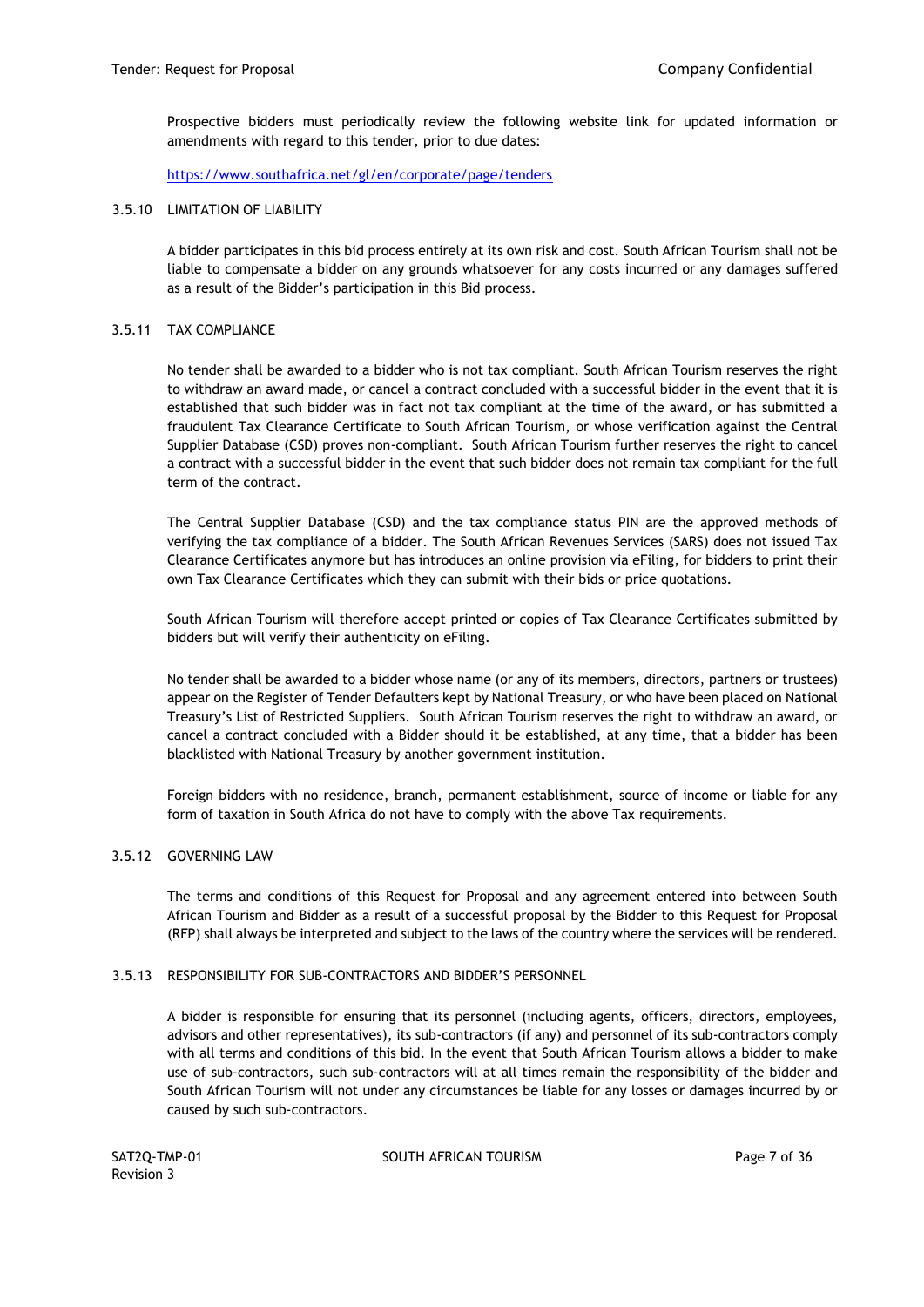# 3.5.14 CONFIDENTIALITY

Except as may be required by operation of law, by a court or by a regulatory authority having appropriate jurisdiction, no information contained in or relating to this bid or a bidder's tender(s) will be disclosed by any bidder or other person not officially involved with South African Tourism's examination and evaluation of a Tender.

No part of the bid may be distributed, reproduced, stored or transmitted, in any form or by any means, electronic, photocopying, recording or otherwise, in whole or in part except for the purpose of preparing a Tender. This bid and any other documents supplied by South African Tourism remain proprietary to South African Tourism and must be promptly returned to South African Tourism upon request together with all copies, electronic versions, excerpts or summaries thereof or work derived there from.

Throughout this bid process and thereafter, bidder(s) must secure South African Tourism's written approval prior to the release of any information that pertains to (i) the potential work or activities to which this bid relates; or (ii) the process which follows this bid. Failure to adhere to this requirement may result in disqualification from the bid process and civil action.

## 3.5.15 SOUTH AFRICAN TOURISM PROPRIETARY INFORMATION

Bidder will on their bid cover letter make declaration that they did not have access to any South African Tourism proprietary information or any other matter that may have unfairly placed that bidder in a preferential position in relation to any of the other bidder(s).

## 3.5.16 AVAILABILITY OF FUNDS

Should funds no longer be available to pay for the execution of the responsibilities of this bid. South African Tourism may terminate the Agreement at its own discretion or temporarily suspend all or part of the services by notice to the successful bidder who shall immediately make arrangements to stop the performance of the services and minimize further expenditure: Provided that the successful bidder shall thereupon be entitled to payment in full for the services delivered, up to the date of cancellation or suspension.

#### 3.5.17 ANTI-CORRUPTION COMPLIANCE

South African Tourism is committed to conducting its business ethically and to achieving and maintaining the highest standards of corporate governance, particularly in respect of anti-corruption compliance. We require all of our business partners, suppliers, vendors, contractors and service providers, who play an important and valued role in our continuing business success, to behave ethically and to avoid engaging in corrupt business activities.

To assist South African Tourism in respect of its commitment to ethical business practices, all successful bidders are required to complete an anti-bribery compliance questionnaire and thereafter to undergo an ant bribery due diligence check; the outcome thereof may determine, at South African Tourism's discretion, whether South African Tourism will enter into any contractual agreement or other arrangements with the supplier, or not.

South African Tourism reserves the right to disqualify bidders based on the results and outcomes of its risk based anti-bribery due diligence procedures and will not furnish reasons for such decisions.

Successful bidders will further be required to sign warranties and undertake contractually that, in carrying out their responsibilities on behalf of South African Tourism, neither they nor their owners, officers, directors, employees, or their agents or subcontractors will pay, offer, or promise to pay, or authorize the payment directly or indirectly, of any money, gift, or anything of value to any government official or anyone else for the purpose of influencing any act or decision of such official or of the government to obtain or retain business, or to direct business to any person.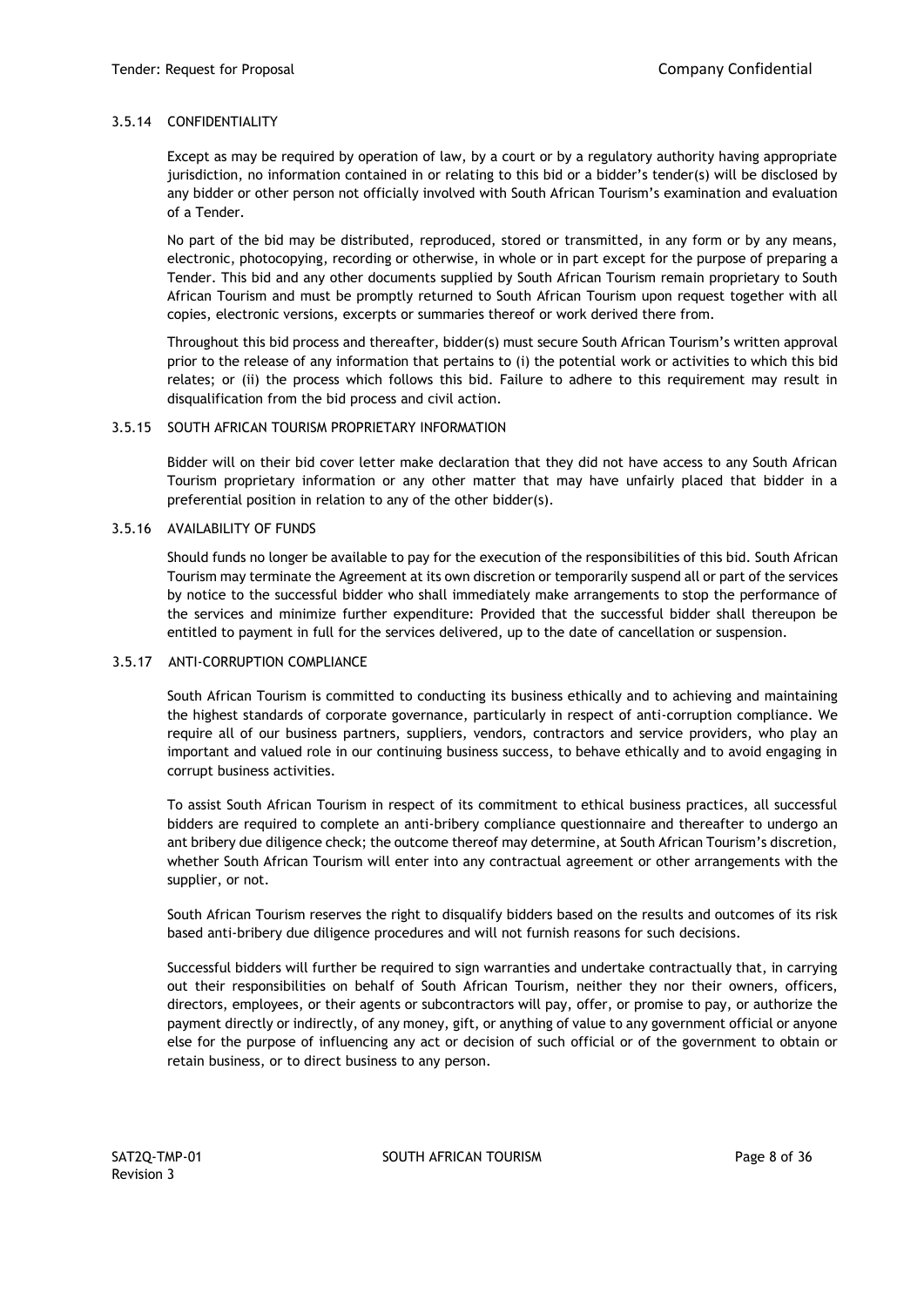### 3.5.18 FRONTING

South African Tourism supports the spirit of Broad based Black Economic Empowerment and recognises that real empowerment can only be achieved through individuals and businesses conducting themselves in accordance with the Constitution and in an honest, fair, equitable, transparent and legally compliant manner. Against this background the Government condemn any form of fronting.

South African Tourism, in ensuring that Bidders conduct themselves in an honest manner will, as part of the bid evaluation processes, conduct or initiate the necessary enquiries/investigations to determine the accuracy of the representation made in bid documents. Should any of the fronting indicators as contained in the Guidelines on Complex Structures and Transactions and Fronting, issued by the Department of Trade and Industry, be established during such enquiry / investigation, the onus will be on the Bidder / contractor to prove that fronting does not exist. Failure to do so within a period of 14 days from date of notification may invalidate the bid / contract and may also result in the restriction of the Bidder /contractor to conduct business with the public sector for a period not exceeding ten years, in addition to any other remedies South African Tourism may have against the Bidder / contractor concerned.

#### 3.5.19 SUPPLIER DUE DILIGENCE

South African Tourism reserves the right to conduct supplier due diligence prior to final award or at any time during the contract period. This may include site visits and requests for additional information.

#### 3.5.20 DURATION OF THE CONTRACT

South African Tourism intends to enter into thirty-six month (36) contract and service level agreement with the successful bidder(s). The contract will also be subject to a periodic performance evaluation on agreed terms and conditions unless the parties agree otherwise.

South African Tourism reserves the right to curtail the contract period of any tender awarded or to curtail any aspect of any bidder. In the event of any such curtailment, the bidder will have no claim against South African Tourism

#### 3.5.21 PRICING SCHEDULE

South African Tourism will earmark realistic budgetary resources where the preparation of a well-thoughtthrough cost estimate is essential.

Prospective bidders [or bidders] must submit a comprehensive proposal with a detailed pricing schedule inclusive of all aspects necessary to deliver the requirements to South African Tourism as required under this tender. The proposed pricing schedule shall consist of only the capped costs applicable to the services or goods and which shall at all times be subject to negotiation. For the avoidance of doubt, the capped costs shall be regarded as final and shall not be exceeded during negotiation. The detailed pricing schedule should, for the avoidance of doubt, also be summarised under Annexure C of the bid.

## 3.5.22 SERVICE LEVEL AGREEMENT

Upon award South African Tourism and the successful bidder will conclude a Service Level Agreement (SLA) regulating the specific terms and conditions applicable to the services being procured by South African Tourism. Punitive service levels will be applied. Bidders will be required to submit as part of their respective bids, draft copies of the proposed SLA.

# 3.5.23 SHORT LISTING

South African Tourism may look at bidders who meets the minimum threshold for functionality in more detail and may request additional information.

Revision 3

SAT2Q-TMP-01 SOUTH AFRICAN TOURISM SAT2Q-TMP-01 Page 9 of 36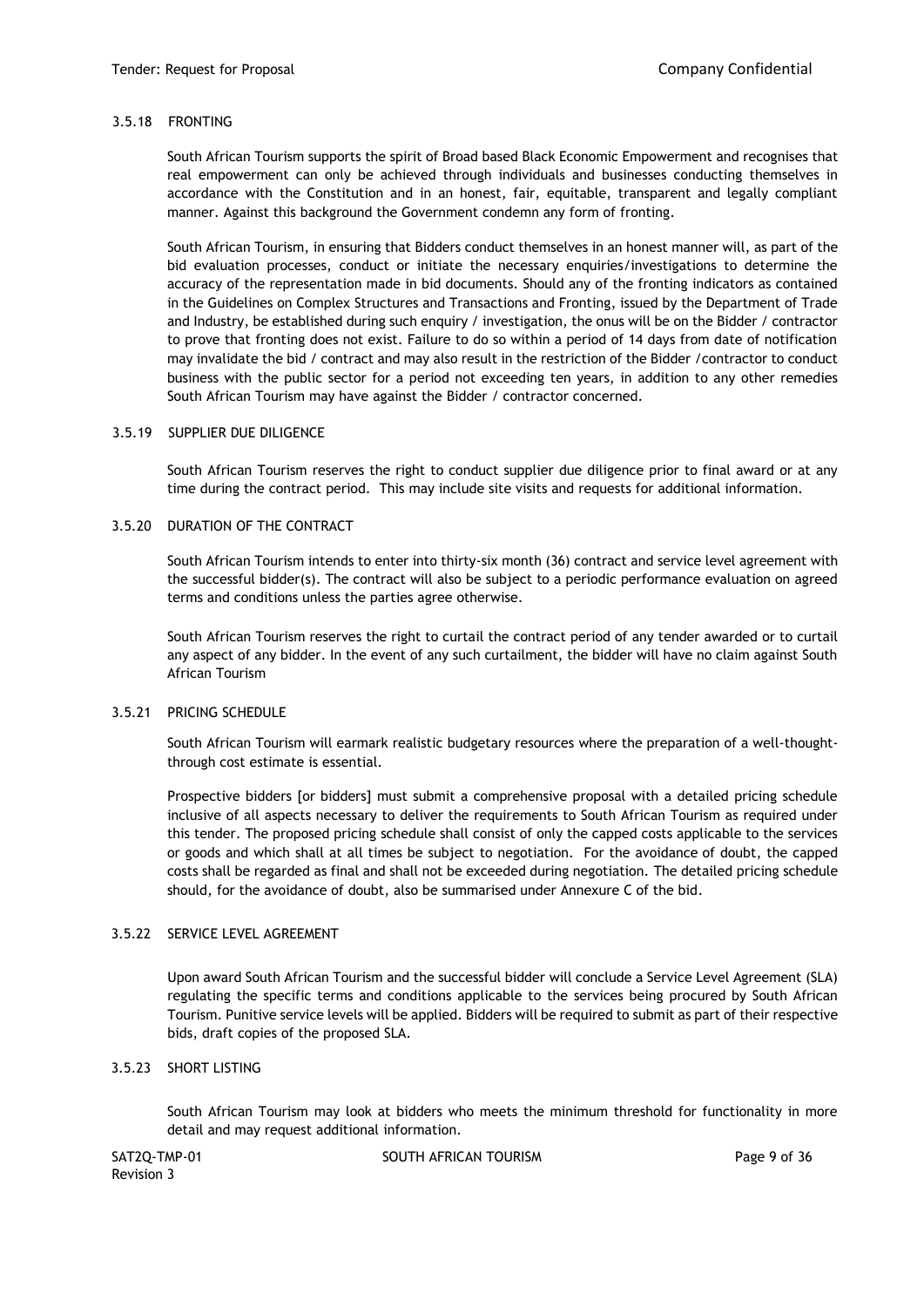Prior to a final recommendation to South African Tourism's Bid Adjudication Committee the Bid Evaluation Committee for this tender will do site inspections where actual production is intended to take place.

3.5.24 BID PROTOCOL AND PACKAGING OF BIDS

Bidders should take precaution to not contravene the provisions of Section 4 (1) (b) (iii) of the Competition Act No. 89 of 1998, as amended, which prohibits an agreement between, or concerted practice by, firms, or a decision by an association of firms, if it is between parties in a horizontal relationship and if it involves collusive bidding (or bid rigging).

An agreement to engage in a restrictive horizontal practice is presumed to exist between two or more firms if –

- a) any one of those firms owns a significant interest in the other, or they have at least one director or substantial shareholder in common; and
- b) any combination of those firms engages in that restrictive horizontal practice;
- c) an agreement for co-operation between two or more competing businesses operating at the same level in the market;
- d) Price fixing- an arrangement in which several competing businesses make a secret agreement to set prices for their products to prevent real competition.

South African Tourism requires bidder(s) to declare the following in the Bidder's Technical response:

Confirm that the bidder(s) is to: –

- (a) Act honestly, fairly, and with due skill, care and diligence, in the interests of South African Tourism;
- (b) Have and employ effectively the resources, procedures and appropriate technological systems for the proper performance of the services;
- (c) Act with circumspection and treat South African Tourism fairly in a situation of conflicting interests;
- (d) Comply with all applicable statutory or common law requirements applicable to the conduct of business;
- (e) Make adequate disclosures of relevant material information including disclosures of actual or potential own interests, in relation to dealings with South African Tourism;
- (f) Avoidance of fraudulent and misleading advertising, canvassing and marketing;
- (g) To conduct their business activities with transparency and consistently uphold the interests and needs of South African Tourism as a client before any other consideration; and
- (h) To ensure that any information acquired by the bidder(s) from South African Tourism will not be used or disclosed;
- (i) Unless the written consent of the client has been obtained to do so.

Proposals are expected to be presented in one pack. The pack, however, should be noticeably subdivided into 3 sections under the following headings: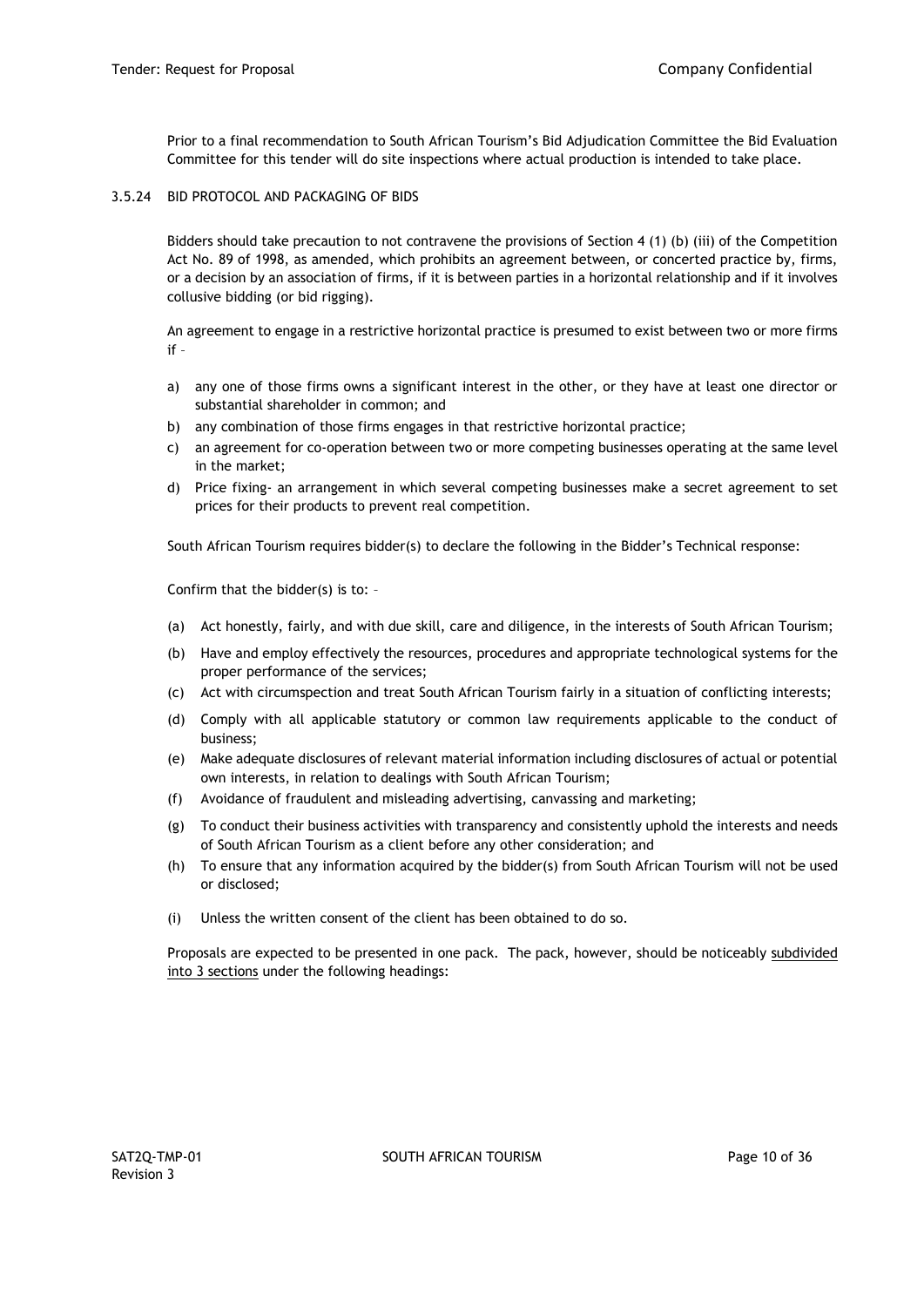PART A- Tender Conditions and Standard Bidding Documents All documents and completed annexures of the Request for Proposal (RFP) as they were issued

This refers to actual bid document and duly completed accompanying annexures where bidders are also required to initial each page of the RFP to confirm that they have read and understood the terms, conditions and scope of work required under the bid.

PART B- Scope of Work

Should all of these documents not be included and signed and certified where applicable, the bidder will be disqualified on the basis of non-compliance/ non-responsiveness.

PART C- Evaluation process, Bidder's proposal, supporting information to demonstrate a bidder's experience, capacity, capability and suitability against the required scope of services under this tender which should include at least, but not limited, the following:

# **4 NATIONAL TREASURY CENTRALISED SUPPLIER DATABASE:**

- (a) Bidders are required to be registered on the Central Supplier Database and the National Treasury shall verify the bidder's tax compliance status through the Central Supplier Database.
- (b) Where Consortia / Joint Ventures / Sub-contractors are involved, each party must be registered on the Central Supplier Database and their tax compliance status will be verified through the Central Supplier Database.
- (c) Bidder(s) must be compliant when submitting a proposal to South African Tourism and remain compliant for the entire contract term with all applicable tax legislation, including but not limited to the Income Tax Act, 1962 (Act No. 58 of 1962) and Value Added Tax Act, 1991 (Act No. 89 of 1991).
- (d) It is a condition of this bid that the tax matters of the successful bidder be in order, or that satisfactory arrangements have been made with South African Revenue Service (SARS) to meet the bidder's tax obligations.
- (e) The Tax Compliance status requirements are also applicable to foreign bidders / individuals who wish to submit bids.
- (f) It is a requirement that bidders grant a written confirmation when submitting this bid that SARS may on an ongoing basis during the tenure of the contract disclose the bidder's tax compliance status and by submitting this bid such confirmation is deemed to have been granted.

Bidders who are not registered on CSD can do so on<https://secure.csd.gov.za/> otherwise the bidder will be disqualified if not registered by end of tender evaluation process[.](https://secure.csd.gov.za/)

## **5 TERMINATION OF CONTRACT**

South African Tourism reserves the right to curtail the scope of any tender awarded or to curtail any aspect of any bidder. In the event of any such curtailment, the bidder will have no claim against South African Tourism.

South African Tourism also reserves the right to terminate, in South African Tourism's sole discretion and without providing any reason for the termination, the award of any proposal to any party if such party breaches, on 2 or more occasions, any component of the contract and service level agreement to be signed by both the supplier and South African Tourism.

## **6 PROPOSAL SUBMISSION**

All annexures must be completed in full, using the given numbering format. All attachments or references to attachments must be clearly marked and specific to information required. Compliance or Noncompliance with detailed information must be indicated per paragraph as per numbering format if there are additional and/or alternative products/services, options must be separately tendered for in the form of a separate proposal, and with a complete schedule describing deviations from specifications and technical brochures must be submitted where applicable.

Revision 3

SAT2Q-TMP-01 SOUTH AFRICAN TOURISM SAT2Q-TMP-01 Page 11 of 36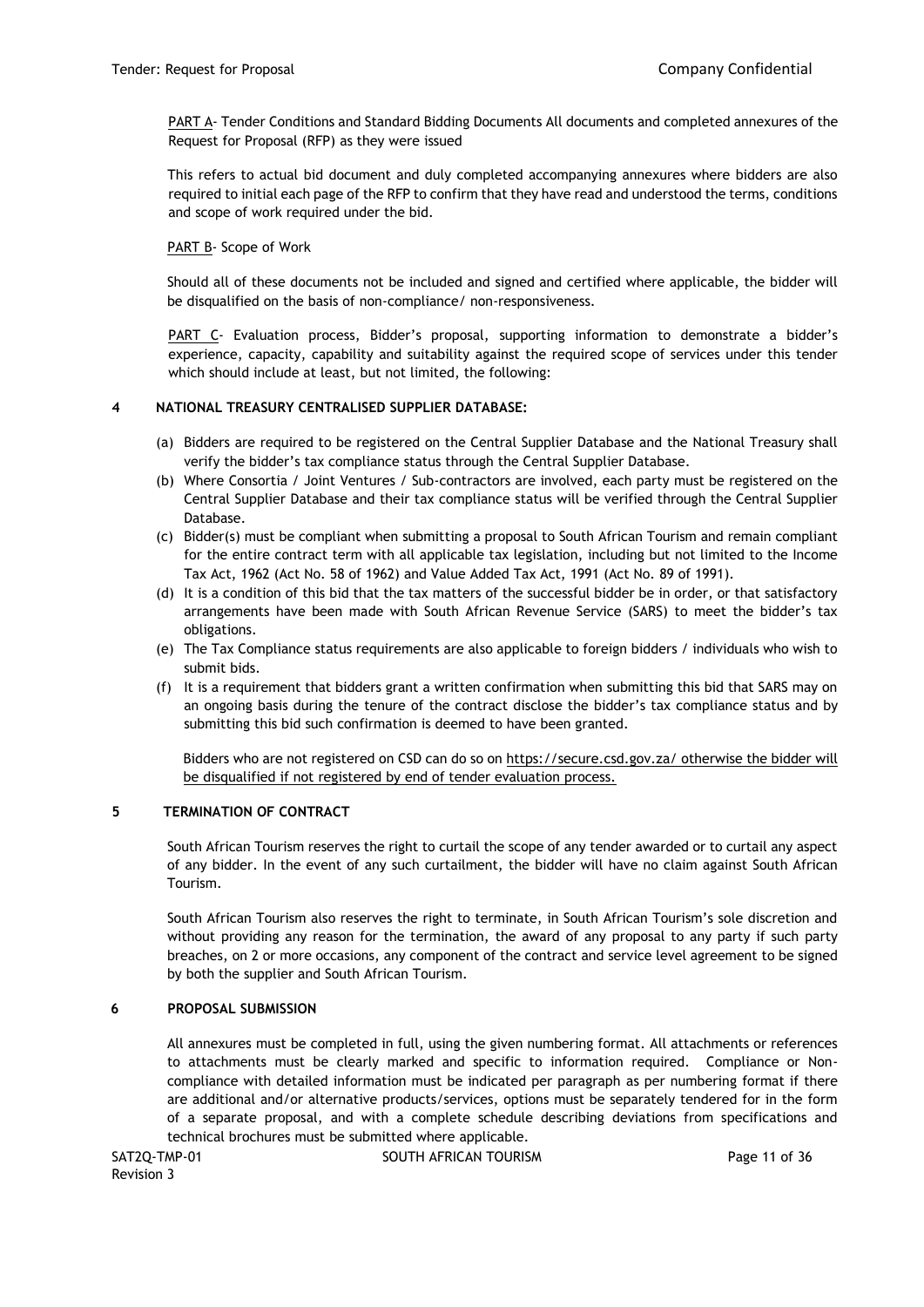If any of the conditions on this tender form are in conflict with any special conditions, stipulations or provisions incorporated in the tender, such special conditions, stipulations or provisions will apply.

# **ACCEPTANCE OF GENERAL TENDER CONDITIONS OF SOUTH AFRICAN TOURISM**

I/We hereby tender to supply all or any of the services described in the Tender Request for Proposal, in accordance with the specifications stipulated therein (and which will be taken as part of, and incorporated into, this tender submission) at the prices and on the terms regarding time for delivery and/or execution inserted therein, to South African Tourism on the terms of the General Tender Conditions of South African Tourism

## I/WE AGREE THAT -

the offer herein will remain binding upon me/us and open for acceptance by South African Tourism during the Validity Period indicated and calculated from the closing time of the tender.

if I/we withdraw my/our tender within the period for which I/we have agreed that the tender will remain open for acceptance, or fail to fulfill the contract when called upon to do so, South African Tourism may, without prejudice to its other rights, agree to the withdrawal of my/our tender or cancel the contract that may have been entered into between me/us and South African Tourism and I/we will then pay to South African Tourism any additional expense incurred by South African Tourism having either to accept any less favorable tender or, if fresh tenders have to be invited, the additional expenditure incurred by the invitation of fresh tenders and by the subsequent acceptance of any less favourable tender; South African Tourism will also have the right to recover such additional expenditure by set-off against moneys which may be due or become due to me/us under this or any other tender or contract or against any guarantee or deposit that may have been furnished by me/us or on my/our behalf for the due fulfillment of this or any other tender or contract and pending the ascertainment of the amount of such additional expenditure to retain such moneys, guarantee or deposit as security for any loss the Province may sustain by reason of my/our default;

if my/our tender is accepted the acceptance may be communicated to me/us by email and will be regarded as my/our method of communications.

the law of the Republic of South Africa will govern the contract created by the acceptance of my/our tender and that I/we choose domicilium citandi et executandi in the Republic at (full address of this place)

I/We furthermore confirm that I/we have satisfied myself/ourselves as to the correctness and validity of my/our tender; that the price(s) and rate(s) quoted cover all the work/item(s) specified in the tender documents and that the price(s) and rate(s) cover all my/our obligations under a resulting contract and that I/we accept that any mistakes regarding price(s) and calculations will be at my/our risk.

I/We hereby accept full responsibility for the proper execution and fulfillment of all obligations and conditions devolving on me/us under this agreement as the Principal(s) liable for the due fulfillment of this contract.

I/We agree that any action arising from this contract may in all respects be instituted against me/us and I/we hereby undertake to satisfy fully any sentence or judgment which may be pronounced against me/us as a result of such action.

I/We agree that background screening can be done to all directors of our legal entity that submits this bid

I/We declare that I/we have participation /no participation in the submission of any other offer for the supplies/services described in the attached documents. If in the affirmative, state name(s) of tender(s) involved: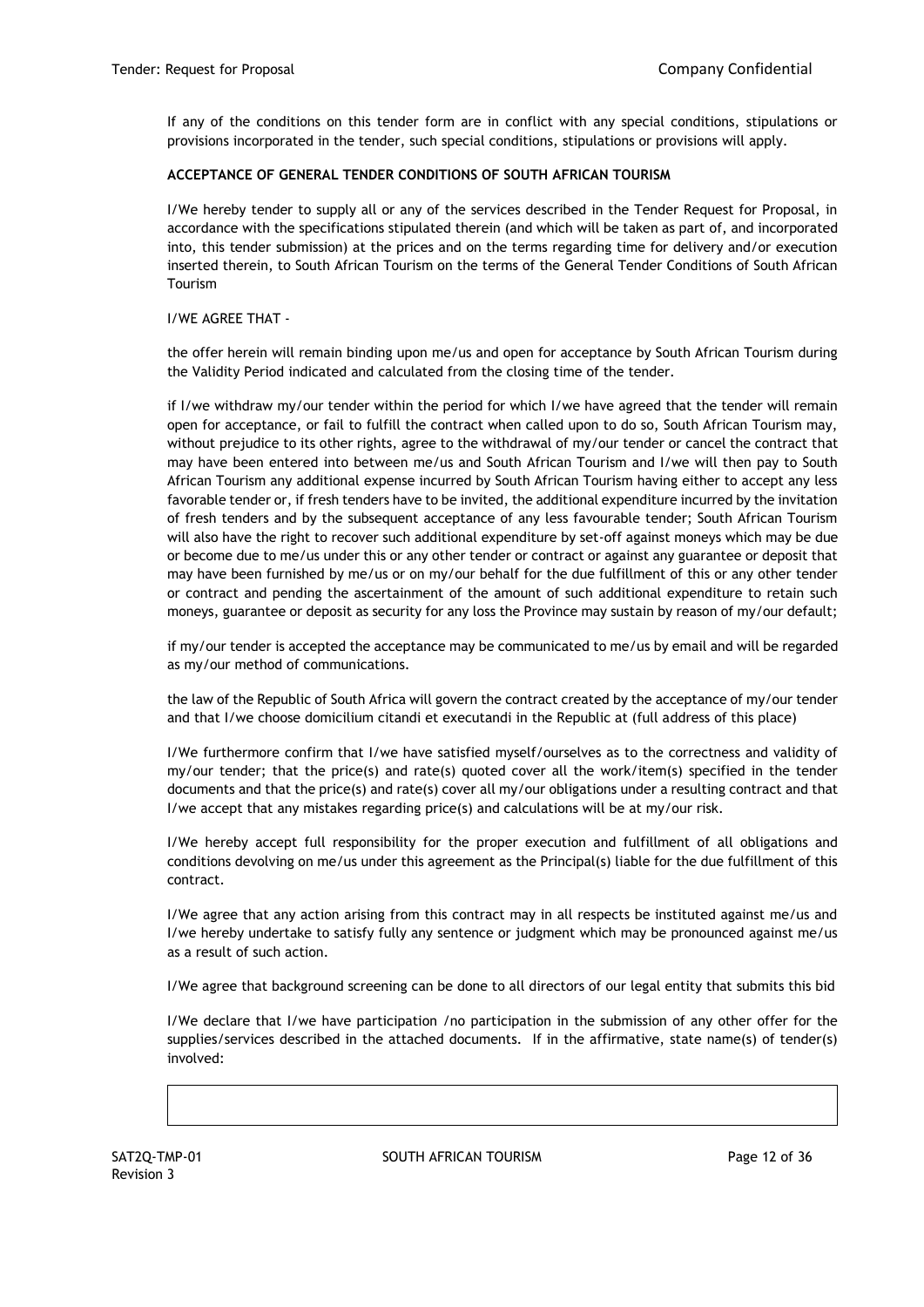$\blacksquare$ 

 $\overline{\phantom{0}}$ 

| ,我们也不会有什么。""我们的人,我们也不会有什么?""我们的人,我们也不会有什么?""我们的人,我们也不会有什么?""我们的人,我们也不会有什么?""我们的人        |        |                                  |
|-----------------------------------------------------------------------------------------|--------|----------------------------------|
| Duly signed by authorised person on this<br>of the terms and conditions of this Tender. | day of | 2022 as unconditional acceptance |
|                                                                                         |        |                                  |
|                                                                                         |        |                                  |
|                                                                                         |        |                                  |
|                                                                                         |        |                                  |

**These conditions form part of the tender and failure to comply therewith may invalidate a tender.**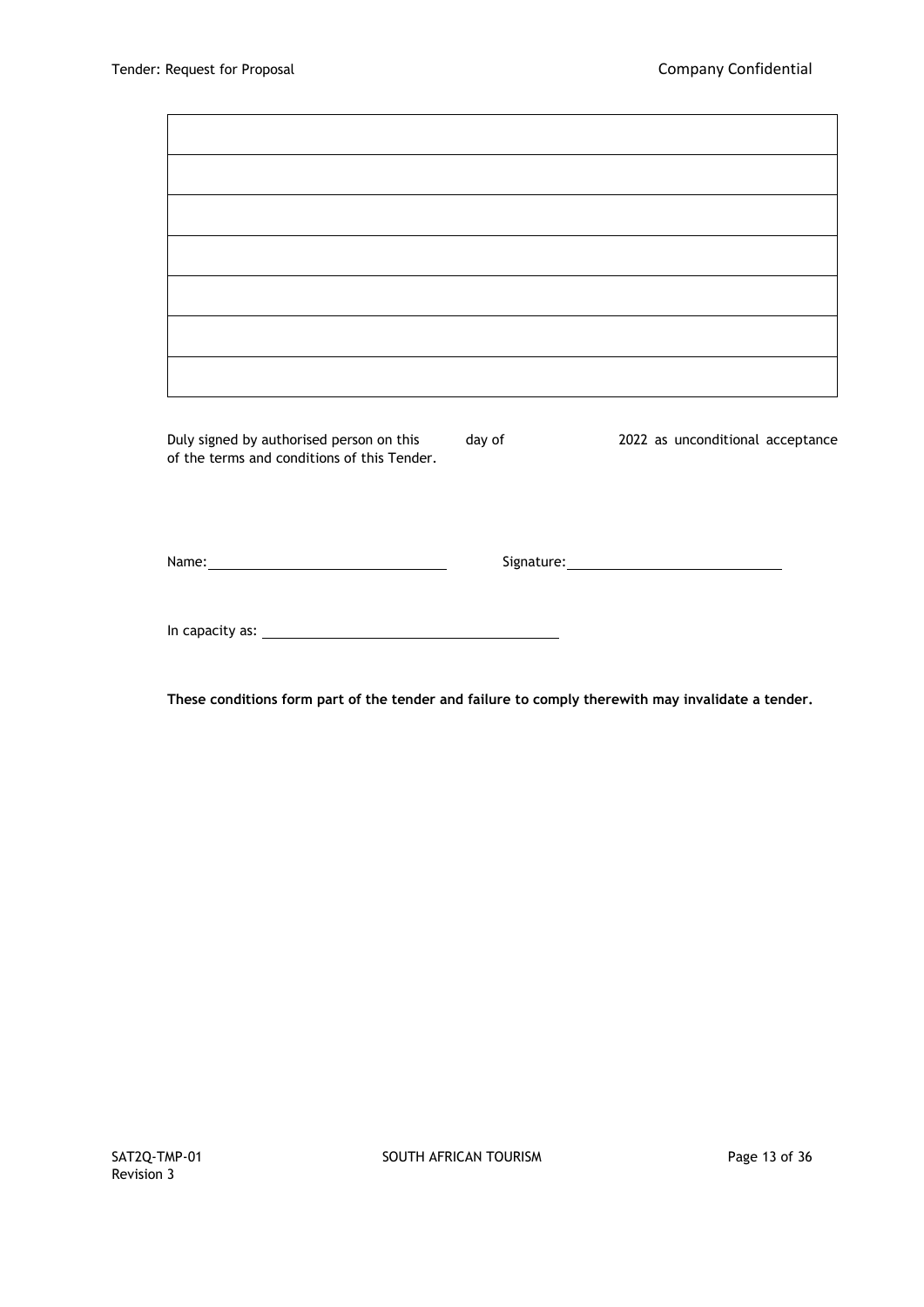# **7 ANNEXURES TO TENDER – REQUEST FOR PROPOSAL**

- 7.1 ANNEXURE A: COMPANY INFORMATION (SBD 1)
- 7.2 ANNEXURE B NATIONAL TREASURY CENTRALISED SUPPLIER DATABSE (this is only applicable for South African registered legal entities).)
- 7.3 ANNEXURE C: DETAILED BREAKDOWN OF TOTAL COST AND STANDARD SERVICES (SBD 3.3)
- 7.4 ANNEXURE D: PREFERENCE POINTS CLAIM FORM IN TERMS OF THE PREFERENTIAL PROCUREMENT REGULATIONS 2017 (SBD 6.1).
- 7.5 ANNEXURE E: DECLARATION OF INTEREST FOR TENDERS (SBD 4)
- 7.6 ANNEXURE F: DECLARATION OF BIDDER'S PAST SUPPLY CHAIN MANAGEMENT PRACTICES (SBD 8)
- 7.7 ANNEXURE G: CERTIFICATE OF INDEPENDENT BID DETERMINATION (SBD 9)
- 7.8 ANNEXURE H: BIDDER DECLARATION
- 7.9 ANNEXURE I: GENERAL CONDITIONS OF A CONTRACT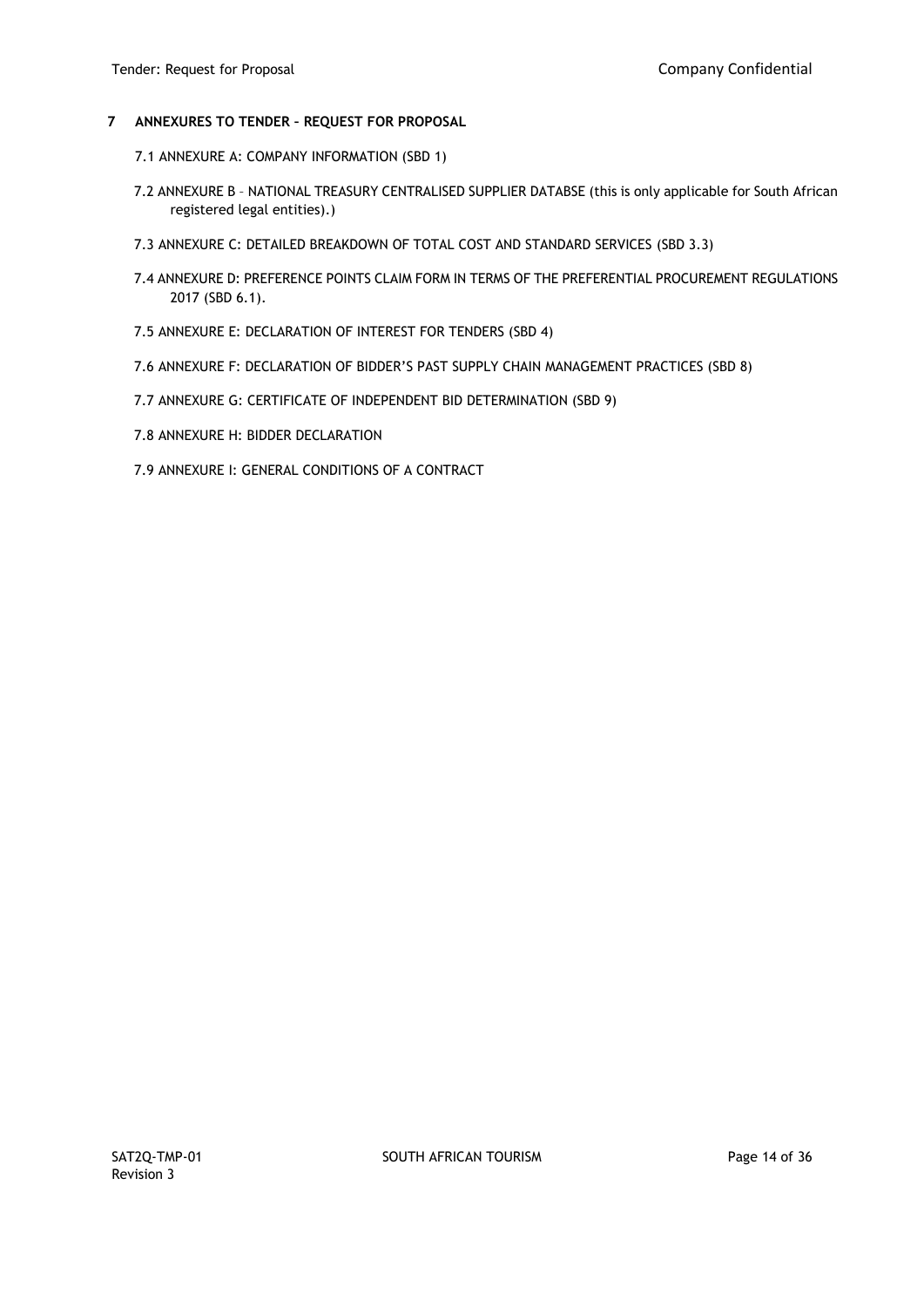# **ANNEXURE A - COMPANY INFORMATION (SBD 1)**

| <b>SUPPLIER INFORMATION</b>                                                                                                                                   |                                                       |              |                         |                                                               |             |                                  |                   |
|---------------------------------------------------------------------------------------------------------------------------------------------------------------|-------------------------------------------------------|--------------|-------------------------|---------------------------------------------------------------|-------------|----------------------------------|-------------------|
| NAME OF BIDDER                                                                                                                                                |                                                       |              |                         |                                                               |             |                                  |                   |
| POSTAL ADDRESS                                                                                                                                                |                                                       |              |                         |                                                               |             |                                  |                   |
| STREET ADDRESS                                                                                                                                                |                                                       |              |                         |                                                               |             |                                  |                   |
| <b>TELEPHONE NUMBER</b>                                                                                                                                       | CODE                                                  |              |                         | <b>NUMBER</b>                                                 |             |                                  |                   |
| <b>CELLPHONE NUMBER</b>                                                                                                                                       |                                                       |              |                         |                                                               |             |                                  |                   |
| <b>FACSIMILE NUMBER</b>                                                                                                                                       | CODE                                                  |              |                         | <b>NUMBER</b>                                                 |             |                                  |                   |
| E-MAIL ADDRESS                                                                                                                                                |                                                       |              |                         |                                                               |             |                                  |                   |
| <b>REGISTRATION</b><br><b>VAT</b><br><b>NUMBER</b>                                                                                                            |                                                       |              |                         |                                                               |             |                                  |                   |
| TAX CLEARANCE NUMBER                                                                                                                                          |                                                       |              |                         |                                                               |             |                                  |                   |
| TAX CLEARANCE EXPIRY<br><b>DATE</b>                                                                                                                           |                                                       |              |                         |                                                               |             |                                  |                   |
| HAS PROOF OF CENTARLISED SUPPLIER DATABASE REGISTRATION BEEN SUBMITTED?                                                                                       |                                                       |              |                         |                                                               |             | YES or NO                        |                   |
| <b>SUPPLIER</b><br><b>COMPLIANCE</b><br><b>STATUS</b>                                                                                                         | <b>TAX</b><br><b>COMPLIANCE</b><br><b>SYSTEM PIN:</b> |              | <b>OR</b>               | <b>CENTRAL</b><br><b>SUPPLIER</b><br><b>DATABASE</b><br>No:   | <b>MAAA</b> |                                  |                   |
| STATUS LEVEL<br><b>B-BBEE</b><br><b>VERIFICATION CERTIFICATE</b>                                                                                              | <b>TICK APPLICABLE BOX]</b>                           |              |                         | B-BBEE STATUS LEVEL<br>SWORN AFFIDAVIT                        |             | <b>TICK</b><br>BOX]              | <b>APPLICABLE</b> |
|                                                                                                                                                               | $\Box$ Yes                                            | $\Box$ No    |                         |                                                               |             | $\Box$ Yes<br>No                 | □                 |
| [A B-BBEE STATUS LEVEL VERIFICATION CERTIFICATE/ SWORN AFFIDAVIT (FOR EMES & QSEs) MUST BE<br>SUBMITTED IN ORDER TO QUALIFY FOR PREFERENCE POINTS FOR B-BBEE] |                                                       |              |                         |                                                               |             |                                  |                   |
| ARE YOU THE ACCREDITED                                                                                                                                        | $\Box$ Yes                                            | $\square$ No |                         | ARE YOU A FOREIGN                                             |             | $\Box$ Yes                       | $\square$ No      |
| <b>REPRESENTATIVE IN SOUTH</b><br>AFRICA FOR THE GOODS<br>/SERVICES<br>/WORKS<br><b>OFFERED?</b>                                                              | [IF YES ENCLOSE PROOF]                                |              | <b>GOODS</b><br>/ WORKS | <b>BASED SUPPLIER FOR THE</b><br>/SERVICES<br><b>OFFERED?</b> |             | YES,<br>[IF<br><b>PART B:3 ]</b> | ANSWER            |
| <b>QUESTIONNAIRE TO BIDDING FOREIGN SUPPLIERS</b>                                                                                                             |                                                       |              |                         |                                                               |             |                                  |                   |
| IS THE ENTITY A RESIDENT OF THE REPUBLIC OF SOUTH AFRICA (RSA)?<br>$\square$ NO                                                                               |                                                       |              |                         |                                                               |             |                                  | $\square$ YES     |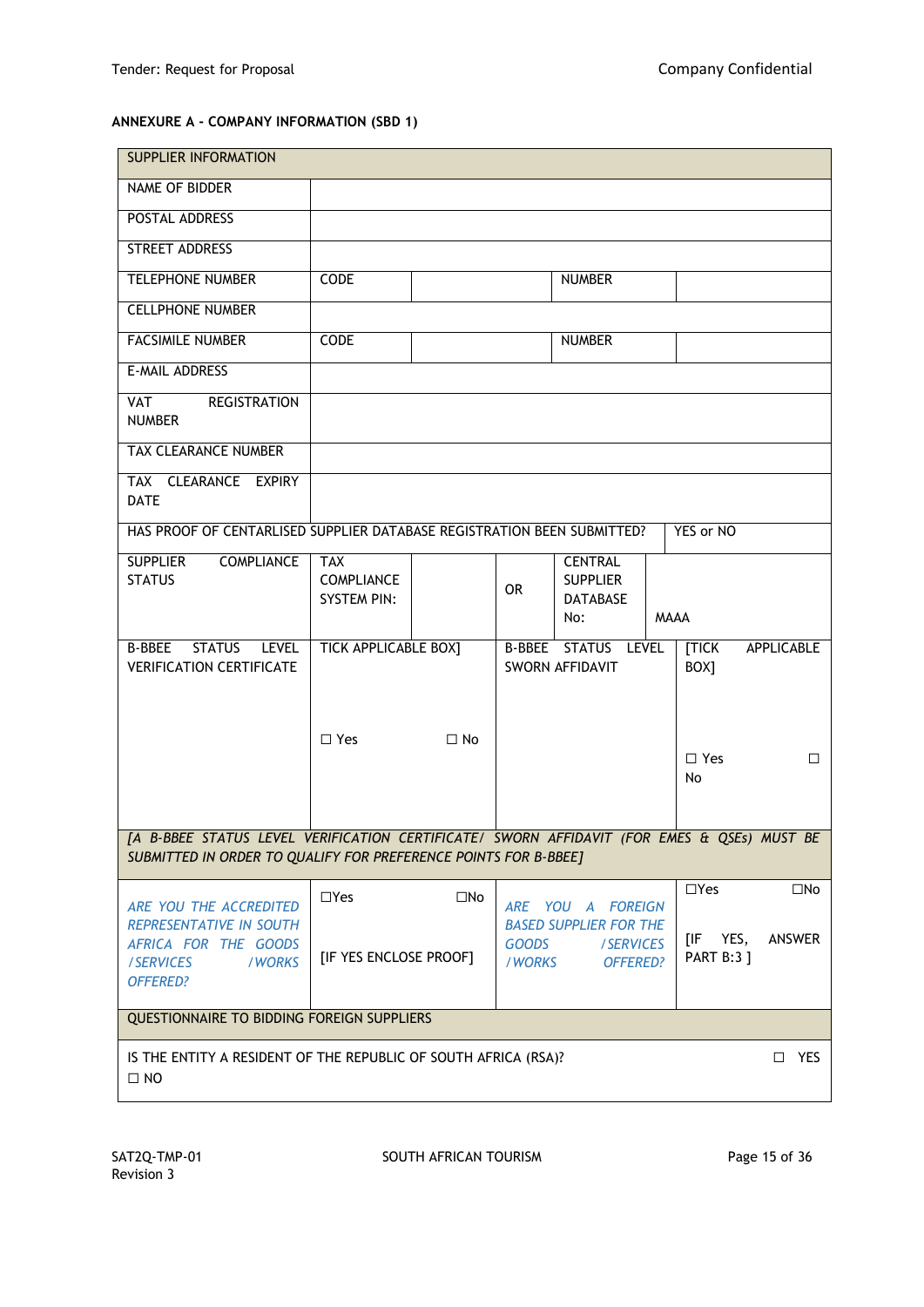| DOES THE ENTITY HAVE A BRANCH IN THE RSA?<br>$\Box$ YES $\Box$ NO                                                                                                                                                         |                                                     |           |  |  |  |  |  |
|---------------------------------------------------------------------------------------------------------------------------------------------------------------------------------------------------------------------------|-----------------------------------------------------|-----------|--|--|--|--|--|
| DOES THE ENTITY HAVE A PERMANENT ESTABLISHMENT IN THE RSA?<br>$\Box$ YES $\Box$ NO                                                                                                                                        |                                                     |           |  |  |  |  |  |
| DOES THE ENTITY HAVE ANY SOURCE OF INCOME IN THE RSA?<br>YES □ NO                                                                                                                                                         |                                                     | П         |  |  |  |  |  |
| IS THE ENTITY LIABLE IN THE RSA FOR ANY FORM OF TAXATION?<br>□ YES □ NO                                                                                                                                                   |                                                     |           |  |  |  |  |  |
| IF THE ANSWER IS "NO" TO ALL OF THE ABOVE, THEN IT IS NOT A REQUIREMENT TO REGISTER FOR A TAX<br>COMPLIANCE STATUS SYSTEM PIN CODE FROM THE SOUTH AFRICAN REVENUE SERVICE (SARS) AND IF NOT<br>REGISTER AS PER 2.3 BELOW. |                                                     |           |  |  |  |  |  |
|                                                                                                                                                                                                                           | Total number of years the firm has been in business |           |  |  |  |  |  |
| Total number of employees :                                                                                                                                                                                               |                                                     |           |  |  |  |  |  |
| <b>Full Time</b>                                                                                                                                                                                                          |                                                     |           |  |  |  |  |  |
| Part Time                                                                                                                                                                                                                 |                                                     |           |  |  |  |  |  |
| Street Address of all Facilities used by Firm (e.g. Warehousing, storage space, offices etc.)                                                                                                                             |                                                     |           |  |  |  |  |  |
|                                                                                                                                                                                                                           |                                                     |           |  |  |  |  |  |
|                                                                                                                                                                                                                           |                                                     |           |  |  |  |  |  |
|                                                                                                                                                                                                                           |                                                     |           |  |  |  |  |  |
|                                                                                                                                                                                                                           |                                                     |           |  |  |  |  |  |
| Do you Share Facilities                                                                                                                                                                                                   | $\Box$ Yes                                          | $\Box$ No |  |  |  |  |  |
| If yes, which facilities                                                                                                                                                                                                  |                                                     |           |  |  |  |  |  |
| With who do you share facilities (Name of Firm /<br>Individual)                                                                                                                                                           |                                                     |           |  |  |  |  |  |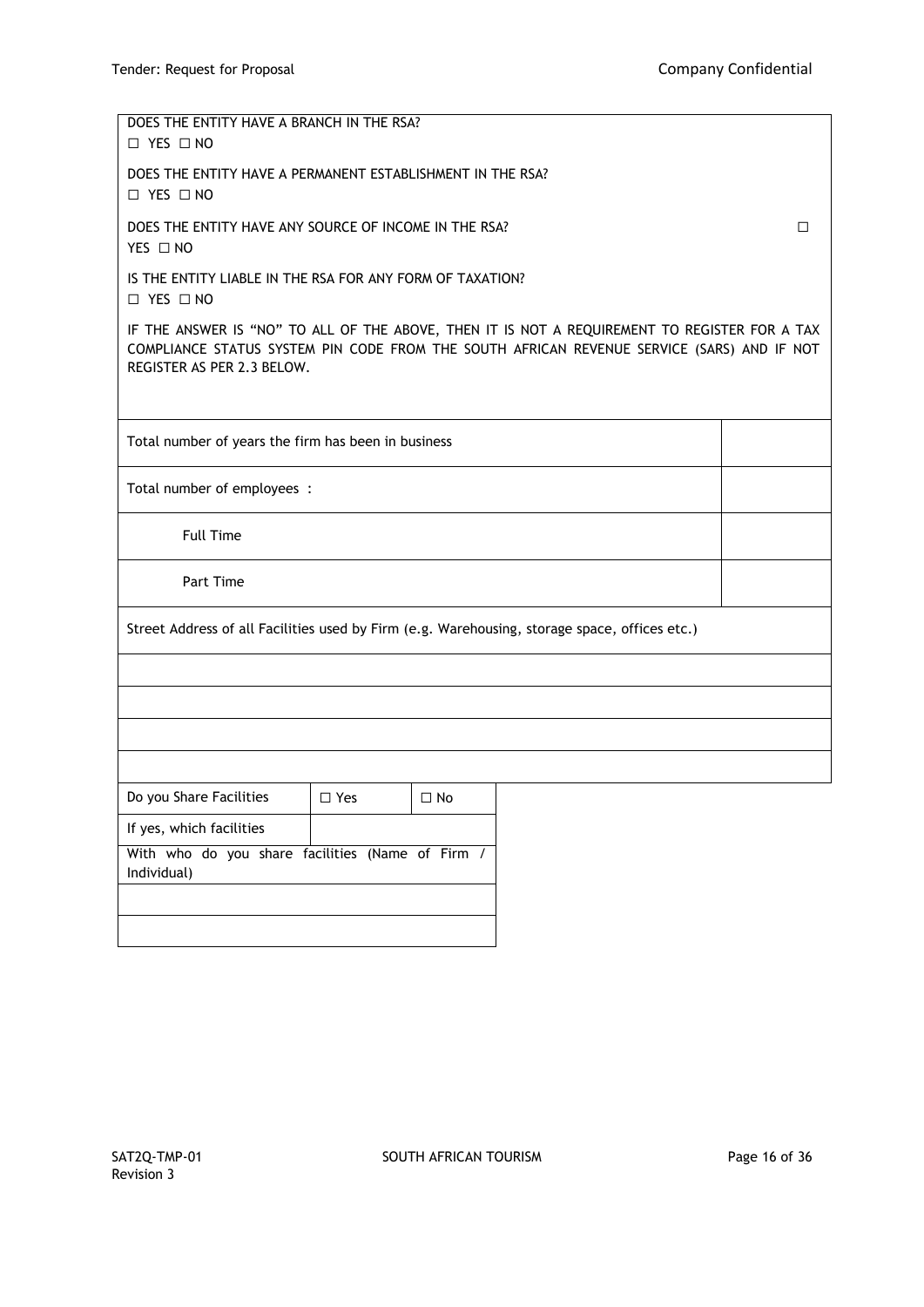What is the enterprises annual turnover (excl VAT/GST) during the lesser period for which the business has been operating, or for the previous three financial years ZAR amount : ZAR Or Previous three financial years Year Pear Pear Network (Year Pear Network) R R R Management Structure (Percentage of management on executive level in each of the following groups) Group Percentage African Coloured Indian White

| The undersigned is duly authorised on behalf of the firm and affirms that the information furnished is true and<br>correct |  |  |  |  |  |  |  |
|----------------------------------------------------------------------------------------------------------------------------|--|--|--|--|--|--|--|
| Name and surname                                                                                                           |  |  |  |  |  |  |  |
| Signature                                                                                                                  |  |  |  |  |  |  |  |
| Capacity under which the bid is<br>signed                                                                                  |  |  |  |  |  |  |  |
| Duly authorised to sign on<br>behalf of                                                                                    |  |  |  |  |  |  |  |
| Date                                                                                                                       |  |  |  |  |  |  |  |
| Commissioner<br>Oath<br>of<br>Signature                                                                                    |  |  |  |  |  |  |  |
| Commissioner of Oath Stamp                                                                                                 |  |  |  |  |  |  |  |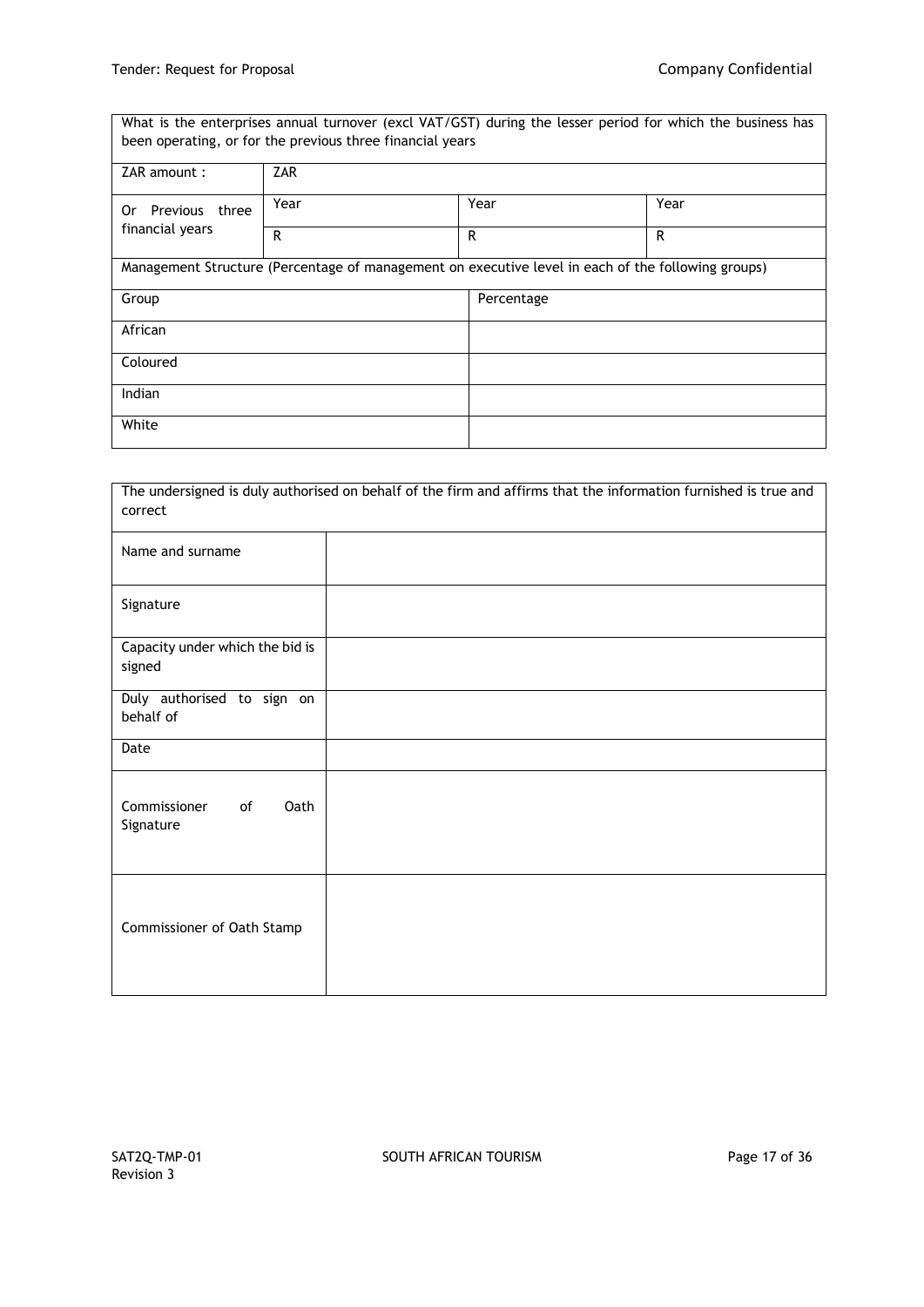**ANNEXURE B – NATIONAL TREASURY CENTRALISED SUPPLIER DATABSE (this is only applicable for South African registered legal entities).)** 

To demonstrate compliance to commercial information bidders are required to attach proof of their successful supplier registration on National Treasury's Centralized Supplier Database (CSD).

**South African Tourism will not consider any bids from bidders whose tax status is not valid on CSD.**

Bidders who are not registered on CSD can do so on<https://secure.csd.gov.za/>

In bids where Consortia / Joint Ventures / Sub-contractors are involved, each party must submit a separate centralized supplier database registration report.

**Failure to submit proof of CSD registration shall invalidate a tender and/or inclusion in any list or database of prospective suppliers**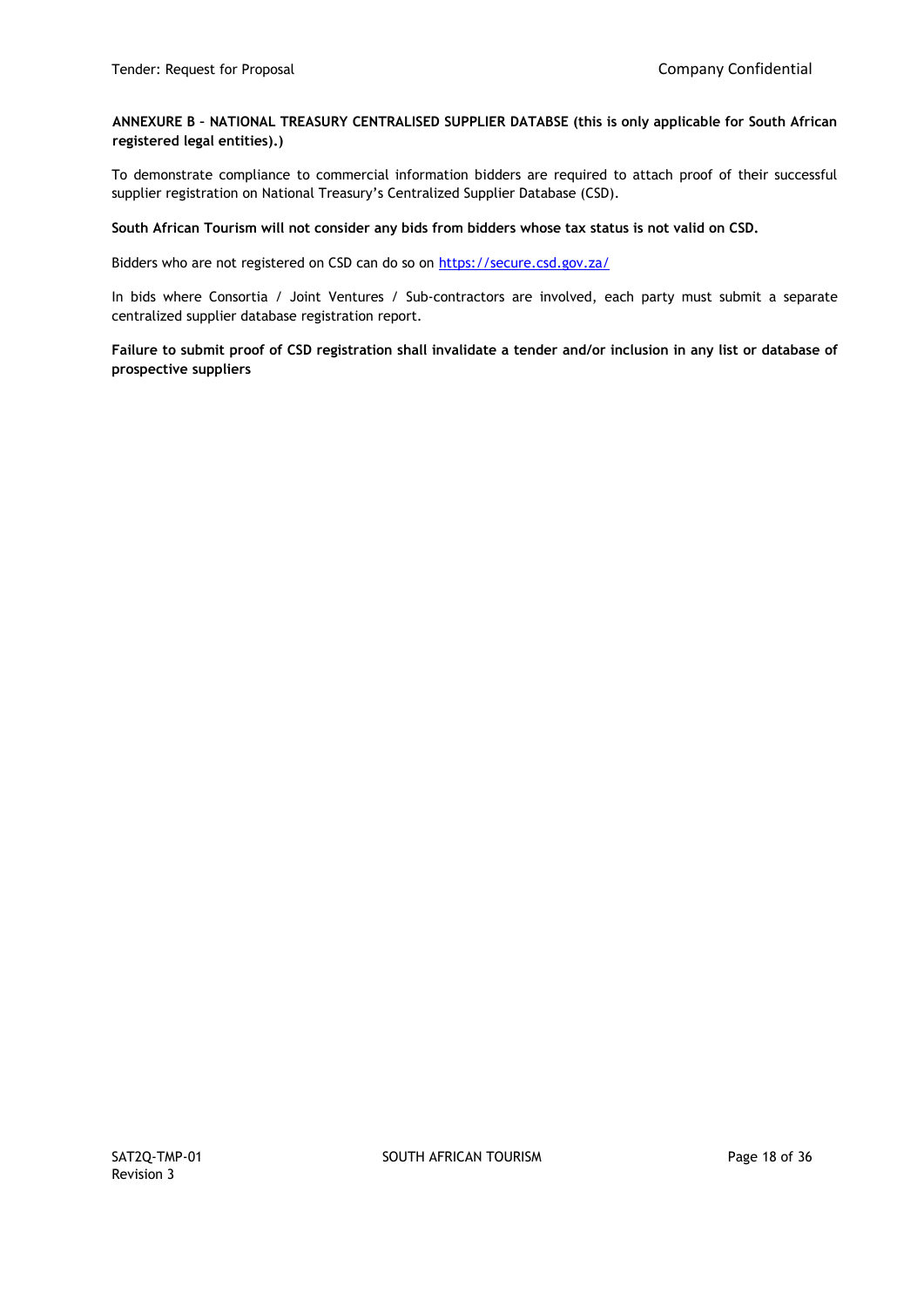## **ANNEXURE C: DETAILED BREAKDOWN OF TOTAL COST AND STANDARD SERVICES**

Bidders are required to summarize the proposed cost/fees as per the financial proposal for 3 years (inclusive of VAT/GST and other applicable taxes) where the table needs to balance back to the detailed financial proposal i.e.:(Rate card and yearly increase percentage)

| TOTAL BID PRICE        | ZAR (Including all | Projected annual escalation |
|------------------------|--------------------|-----------------------------|
|                        | applicable taxes)  | Percentage                  |
| Year 1                 |                    |                             |
| Year 2                 |                    |                             |
| Year 3                 |                    |                             |
| Other - Specify        |                    |                             |
| Other -Specify         |                    |                             |
| Other - Specify        |                    |                             |
| Total cost for 3 years |                    |                             |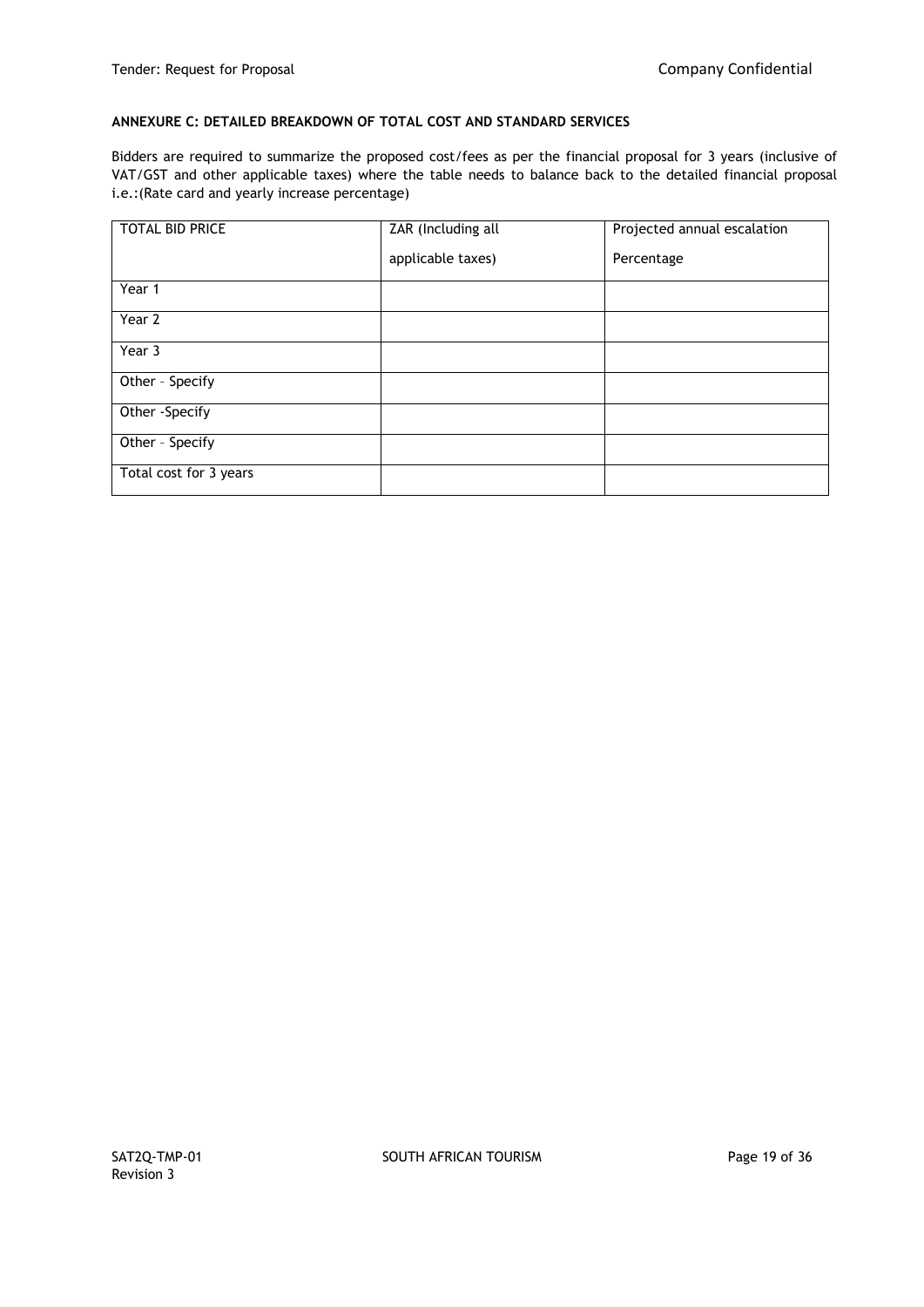**ANNEXURE D: PREFERENCE POINTS CLAIM FORM IN TERMS OF THE PREFERENTIAL PROCUREMENT REGULATIONS 2017 (SBD 6.1 ATTACH PROOF OF BBB-BEE CERTIFICATE).**

- **NB: BEFORE COMPLETING THIS FORM, BIDDERS MUST STUDY THE GENERAL CONDITIONS, DEFINITIONS AND DIRECTIVES APPLICABLE IN RESPECT OF B-BBEE, AS PRESCRIBED IN THE PREFERENTIAL PROCUREMENT REGULATIONS, 2017.**
- 1.GENERAL CONDITIONS
- 1.1 The following preference point systems are applicable to all bids:

The tender will be evaluated on either the 80/20 or 90/10 preference point system. Once a tender is received, the lowest acceptable tender will be used to determine the preference point system to be used for the evaluation of tenders.

Where the lowest acceptable tender is below R50 million, the 80/20 preference point system must be used. If the lowest acceptable tender is above R50 million, the 90/10 preference point system will be used.

1.2 Points for this bid shall be awarded for:

- (a) Price; and
- (b) B-BBEE Status Level of Contributor.

1.3 The maximum points for this bid are allocated as follows:

|                                                   | <b>POINTS</b> |
|---------------------------------------------------|---------------|
| <b>PRICE</b>                                      | 80/90         |
| <b>B-BBEE STATUS LEVEL OF CONTRIBUTOR</b>         | 20/10         |
| Total points for Price and B-BBEE must not exceed | 100           |

- 1.4 Failure on the part of a bidder to submit proof of B-BBEE Status level of contributor together with the bid, will be interpreted to mean that preference points for B-BBEE status level of contribution are not claimed.
- 1.5 The purchaser reserves the right to require of a bidder, either before a bid is adjudicated or at any time subsequently, to substantiate any claim in regard to preferences, in any manner required by the purchaser.
- 2. DEFINITIONS
- (a) "B-BBEE" means broad-based black economic empowerment as defined in section 1 of the Broad-Based Black Economic Empowerment Act;
- (b) "B-BBEE status level of contributor" means the B-BBEE status of an entity in terms of a code of good practice on black economic empowerment, issued in terms of section 9(1) of the Broad-Based Black Economic Empowerment Act;
- (c) "bid" means a written offer in a prescribed or stipulated form in response to an invitation by an organ of state for the provision of goods or services, through price quotations, advertised competitive bidding processes or proposals;
- (d) "Broad-Based Black Economic Empowerment Act" means the Broad-Based Black Economic Empowerment Act, 2003 (Act No. 53 of 2003);
- (e) "EME" means an Exempted Micro Enterprise in terms of a code of good practice on black economic empowerment issued in terms of section 9 (1) of the Broad-Based Black Economic Empowerment Act;
- (f) "functionality" means the ability of a bidder to provide goods or services in accordance with specifications as set out in the tender documents.
- (g) "prices" includes all applicable taxes less all unconditional discounts;

Revision 3

SAT2Q-TMP-01 SOUTH AFRICAN TOURISM SAT2Q-TMP-01 Page 20 of 36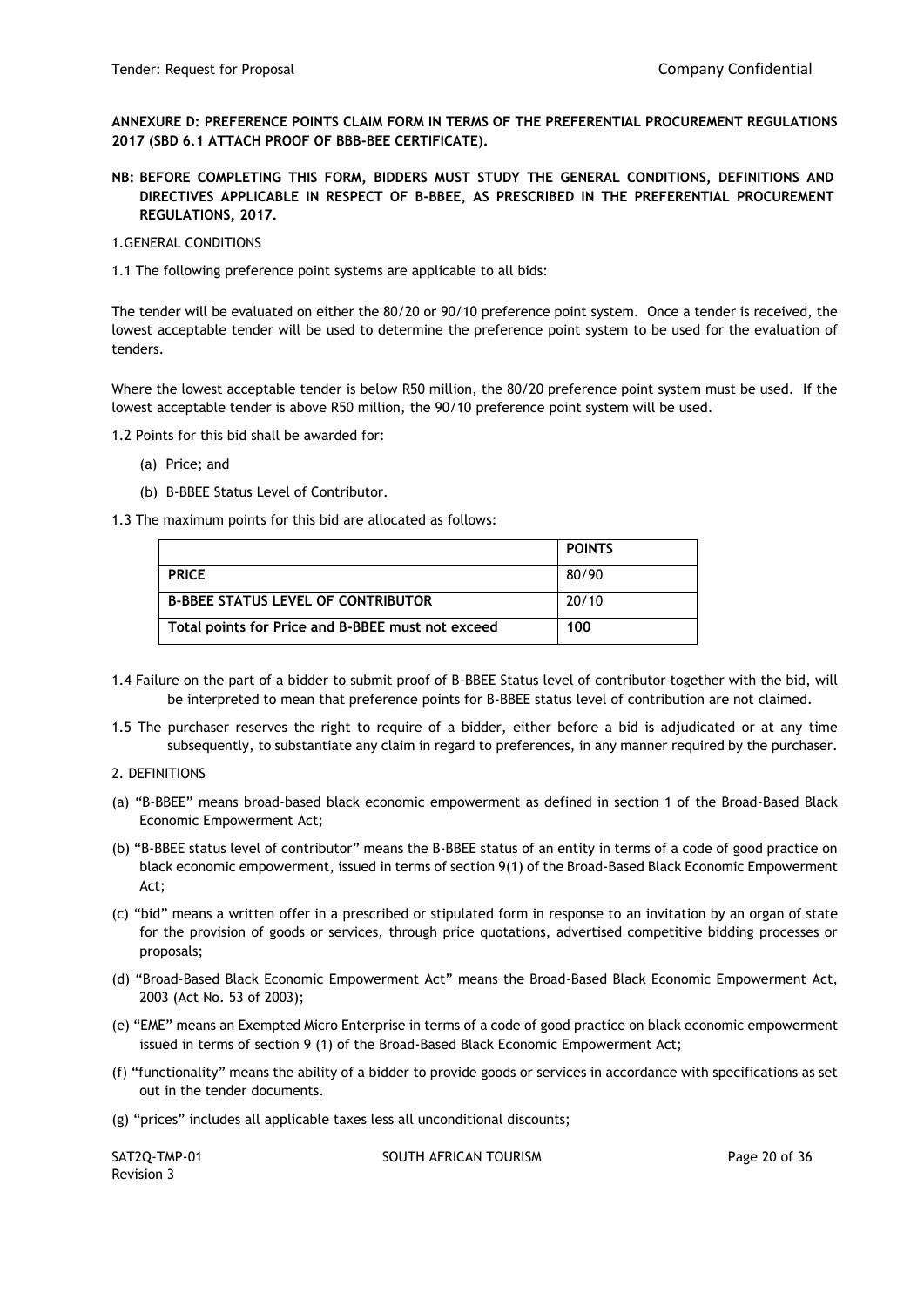- (h) "proof of B-BBEE status level of contributor" means:
	- 1) B-BBEE Status level certificate issued by an authorized body or person;
	- 2) A sworn affidavit as prescribed by the B-BBEE Codes of Good Practice;
	- 3) Any other requirement prescribed in terms of the B-BBEE Act;
- (i) "QSE" means a qualifying small business enterprise in terms of a code of good practice on black economic empowerment issued in terms of section 9 (1) of the Broad-Based Black Economic Empowerment Act;
- (j) "rand value" means the total estimated value of a contract in Rand, calculated at the time of bid invitation, and includes all applicable taxes;
- 3. POINTS AWARDED FOR PRICE
- 3.1 THE 80/20 OR 90/10 PREFERENCE POINT SYSTEMS

A maximum of 80 or 90 points is allocated for price on the following basis:

**80/20 or 90/10**

| $Ps = 80$ | $Pt-P$ min | $Pt-P$ min<br>$Ps = 90$ |
|-----------|------------|-------------------------|
|           | $P\,$ mın  | $\bm{\nu}$ mın          |

Where

| Ps |  |  |  |  |  |  |  |  | Points scored for price of bid under consideration |  |
|----|--|--|--|--|--|--|--|--|----------------------------------------------------|--|
|----|--|--|--|--|--|--|--|--|----------------------------------------------------|--|

Pt = Price of bid under consideration

- Pmin = Price of lowest acceptable bid
- 4. POINTS AWARDED FOR B-BBEE STATUS LEVEL OF CONTRIBUTOR
- 4.1 In terms of Regulation 6 (2) and 7 (2) of the Preferential Procurement Regulations, preference points must be awarded to a bidder for attaining the B-BBEE status level of contribution in accordance with the table below:

| <b>B-BBEE</b><br>of<br>Level<br><b>Status</b><br>Contributor | Number of points<br>(90/10 system) | Number of points<br>(80/20 system) |
|--------------------------------------------------------------|------------------------------------|------------------------------------|
|                                                              | 10                                 | 20                                 |
| $\overline{2}$                                               | 9                                  | 18                                 |
| $\overline{3}$                                               | 6                                  | 14                                 |
| $\overline{4}$                                               | 5                                  | 12                                 |
| 5                                                            | $\overline{4}$                     | 8                                  |
| 6                                                            | $\overline{3}$                     | 6                                  |
| $\overline{7}$                                               | $\overline{2}$                     | 4                                  |
| 8                                                            | 1                                  | $\overline{2}$                     |
| Non-compliant contributor                                    | $\mathbf 0$                        | $\mathbf{0}$                       |

## 5. BID DECLARATION

SAT2Q-TMP-01 SOUTH AFRICAN TOURISM SAT2Q-TMP-01 Page 21 of 36 Revision 3 5.1Bidders who claim points in respect of B-BBEE Status Level of Contribution must complete the following: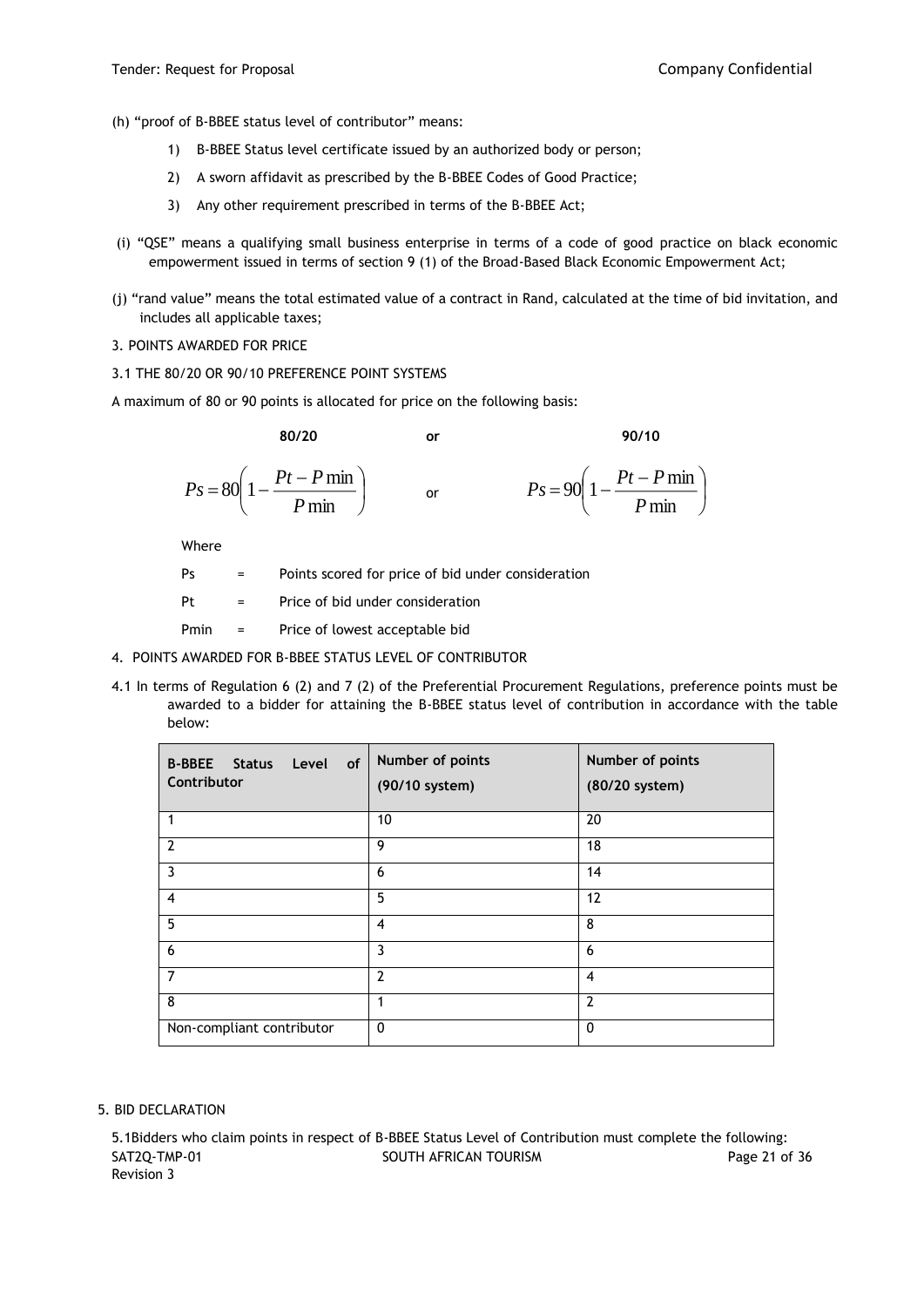## 6. B-BBEE STATUS LEVEL OF CONTRIBUTOR CLAIMED IN TERMS OF PARAGRAPHS 1.3 AND 4.1

6.1 B-BBEE Status Level of Contributor: . = ……… (maximum of 10 or 20 points)

(Points claimed in respect of paragraph 7.1 must be in accordance with the table reflected in paragraph 4.1 and must be substantiated by relevant proof of B-BBEE status level of contributor.

#### 7.SUB-CONTRACTING

7.1 Will any portion of the contract be sub-contracted?

(*Tick applicable box*)

7.1.1 If yes, indicate:

i) What percentage of the contract will be subcontracted............…………….…………%

ii) The name of the sub-contractor…………………………………………………………..

iii) The B-BBEE status level of the sub-contractor......................................……………..

iv) Whether the sub-contractor is an EME or QSE

*(Tick applicable box*)

|  | $V = C$ |  | $\mathsf{N} \cap$ |  |
|--|---------|--|-------------------|--|
|--|---------|--|-------------------|--|

v) Specify, by ticking the appropriate box, if subcontracting with an enterprise in terms of Preferential Procurement Regulations,2017:

| Designated Group: An EME or QSE which is at last 51% owned by:    | <b>EME</b> | QSE        |  |
|-------------------------------------------------------------------|------------|------------|--|
|                                                                   | Г          | $\sqrt{ }$ |  |
| Black people                                                      |            |            |  |
| Black people who are youth                                        |            |            |  |
| Black people who are women                                        |            |            |  |
| Black people with disabilities                                    |            |            |  |
| Black people living in rural or underdeveloped areas or townships |            |            |  |
| Cooperative owned by black people                                 |            |            |  |
| Black people who are military veterans                            |            |            |  |
| <b>OR</b>                                                         |            |            |  |
| Any EME                                                           |            |            |  |
| Any QSE                                                           |            |            |  |

8.DECLARATION WITH REGARD TO COMPANY/FIRM

8.1 Name of company/firm:…………………………………………………………………………….

8.2 VAT registration number:……………………………………….…………………………………

SAT2Q-TMP-01 SOUTH AFRICAN TOURISM SAT2Q-TMP-01 Page 22 of 36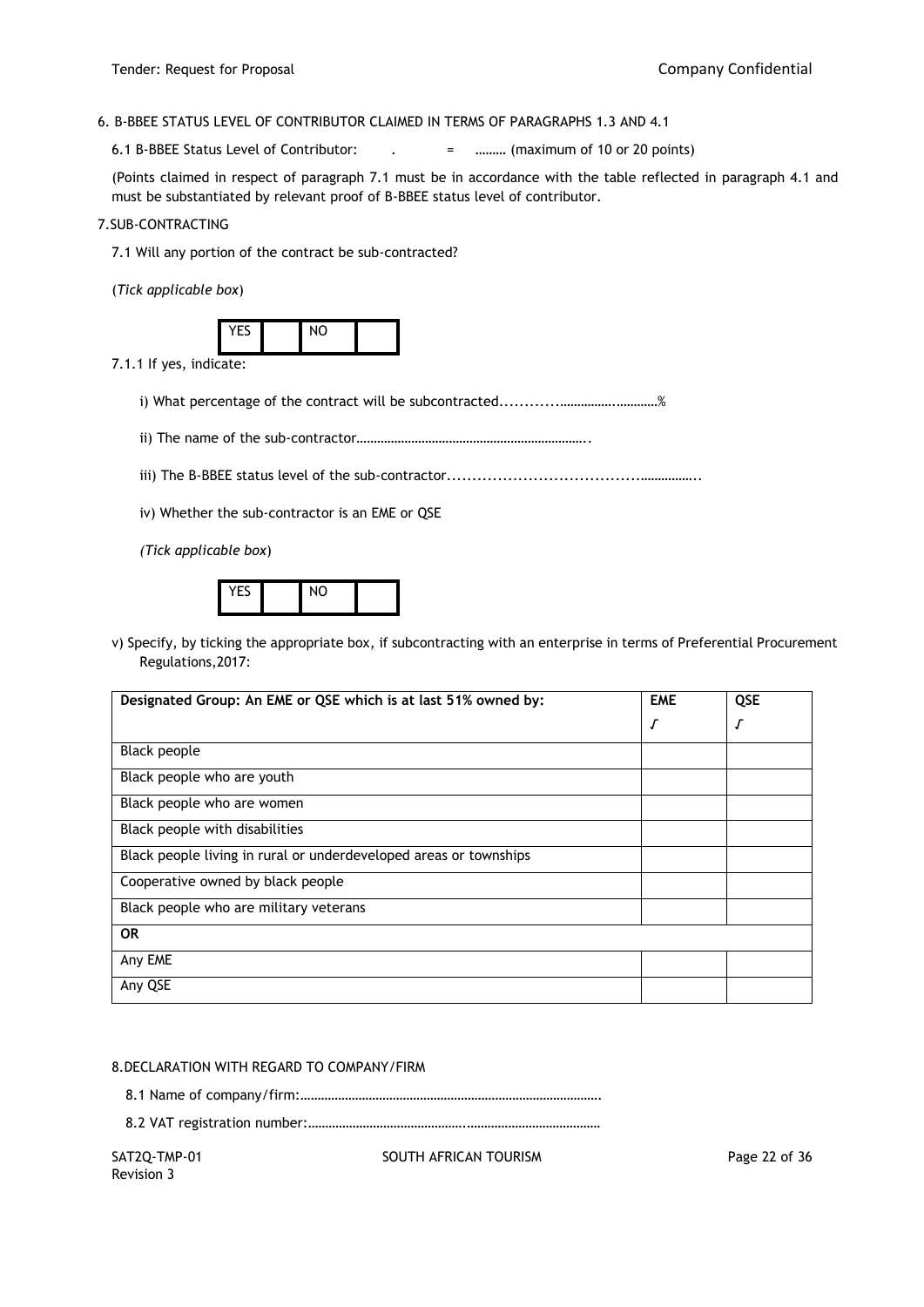8.3 Company registration number:…………….……………………….…………………………….

# 8.4 TYPE OF COMPANY/ FIRM

- Partnership/Joint Venture / Consortium
- □ One person business/sole propriety
- Close corporation
- $\square$  Company
- (Pty) Limited
- [Tick applicable box]

# 8.5 DESCRIBE PRINCIPAL BUSINESS ACTIVITIES

……………………………………………………………………………………………………………………………………………………………………………………… ……………………………………………………………………………………………………………………………………………………………………………………… ……………………………………………………………………………………………………………………………………………………………………………………..

## 8.6 COMPANY CLASSIFICATION

- Manufacturer
- Supplier
- D Professional service provider
- □ Other service providers, e.g. transporter, etc.

# [*Tick applicable box*]

- 8.7 Total number of years the company/firm has been in business:…………………………
- 8.8 I/we, the undersigned, who is / are duly authorised to do so on behalf of the company/firm, certify that the points claimed, based on the B-BBE status level of contributor indicated in paragraphs 1.3 and 6.1 of the foregoing certificate, qualifies the company/ firm for the preference(s) shown and I / we acknowledge that:
	- i) The information furnished is true and correct;
	- ii) The preference points claimed are in accordance with the General Conditions as indicated in paragraph 1 of this form;
	- iii) In the event of a contract being awarded as a result of points claimed as shown in paragraphs 4.1 and 6.1, the contractor may be required to furnish documentary proof to the satisfaction of the purchaser that the claims are correct;
	- iv) If the B-BBEE status level of contributor has been claimed or obtained on a fraudulent basis or any of the conditions of contract have not been fulfilled, the purchaser may, in addition to any other remedy it may have –
		- (a) disqualify the person from the bidding process;
		- (b) recover costs, losses or damages it has incurred or suffered as a result of that person's conduct;
		- (c) cancel the contract and claim any damages which it has suffered as a result of having to make less favourable arrangements due to such cancellation;
		- (d) recommend that the bidder or contractor, its shareholders and directors, or only the shareholders and directors who acted on a fraudulent basis, be restricted by the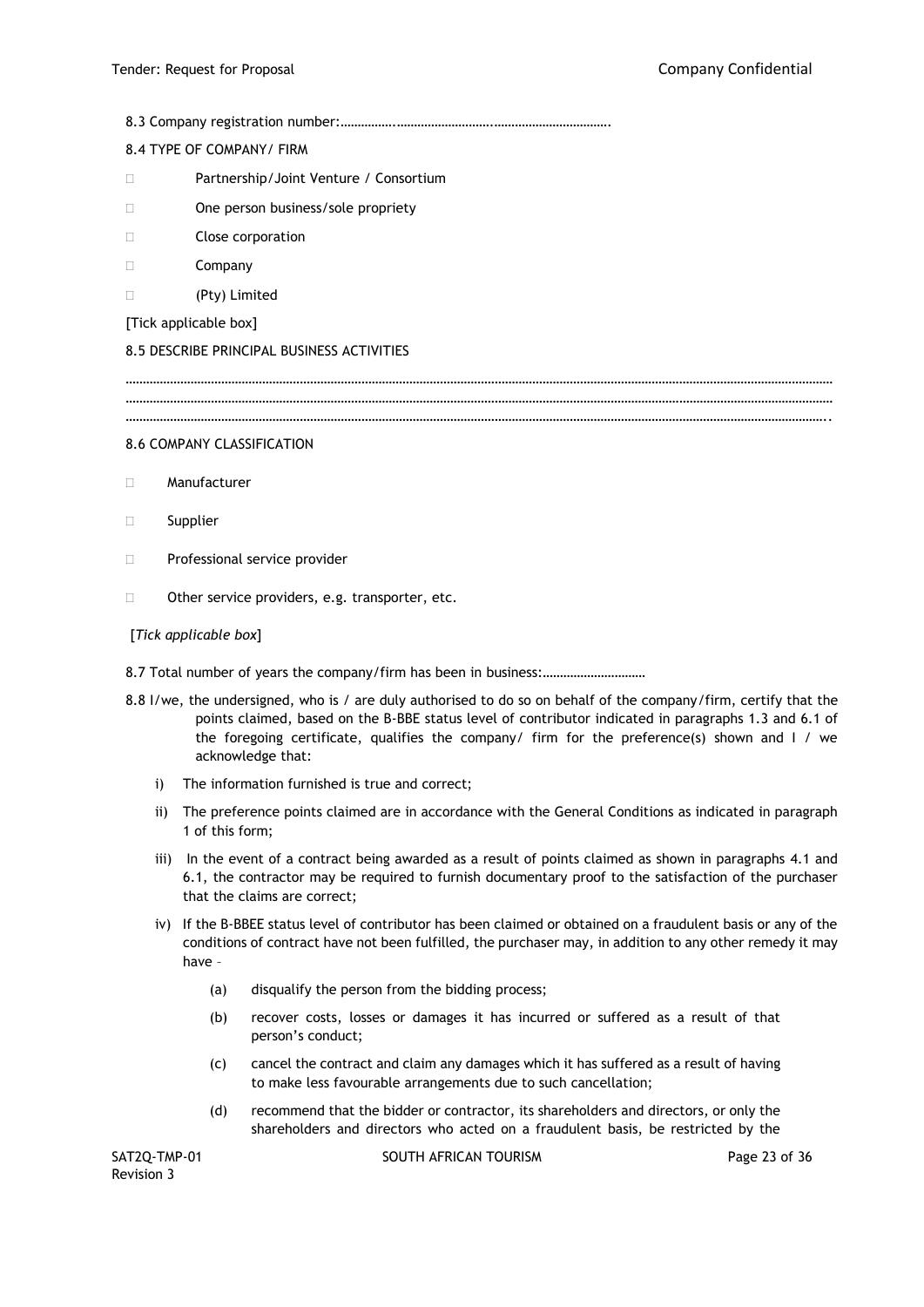National Treasury from obtaining business from any organ of state for a period not exceeding 10 years, after the *audi alteram partem* (hear the other side) rule has been applied; and

(e) forward the matter for criminal prosecution.

| <b>WITNESSES</b> |                            |
|------------------|----------------------------|
|                  | . .                        |
|                  | SIGNATURE(S) OF BIDDERS(S) |
| ⌒                | DATE:                      |
|                  |                            |
|                  | <b>ADDRESS</b>             |
|                  |                            |
|                  |                            |
|                  |                            |

Failure on the part of a bidder to fill in and/or to sign this form and submit a B-BBEE Verification Certificate from a Verification Agency accredited by the South African Accreditation System (SANAS) or a Registered Auditor approved by the Independent Regulatory Board of Auditors (IRBA) or an Accounting Officer as contemplated in the Close Corporation Act (CCA) together with the bid, will be interpreted to mean that preference points for B-BBEE status level of contribution are not claimed.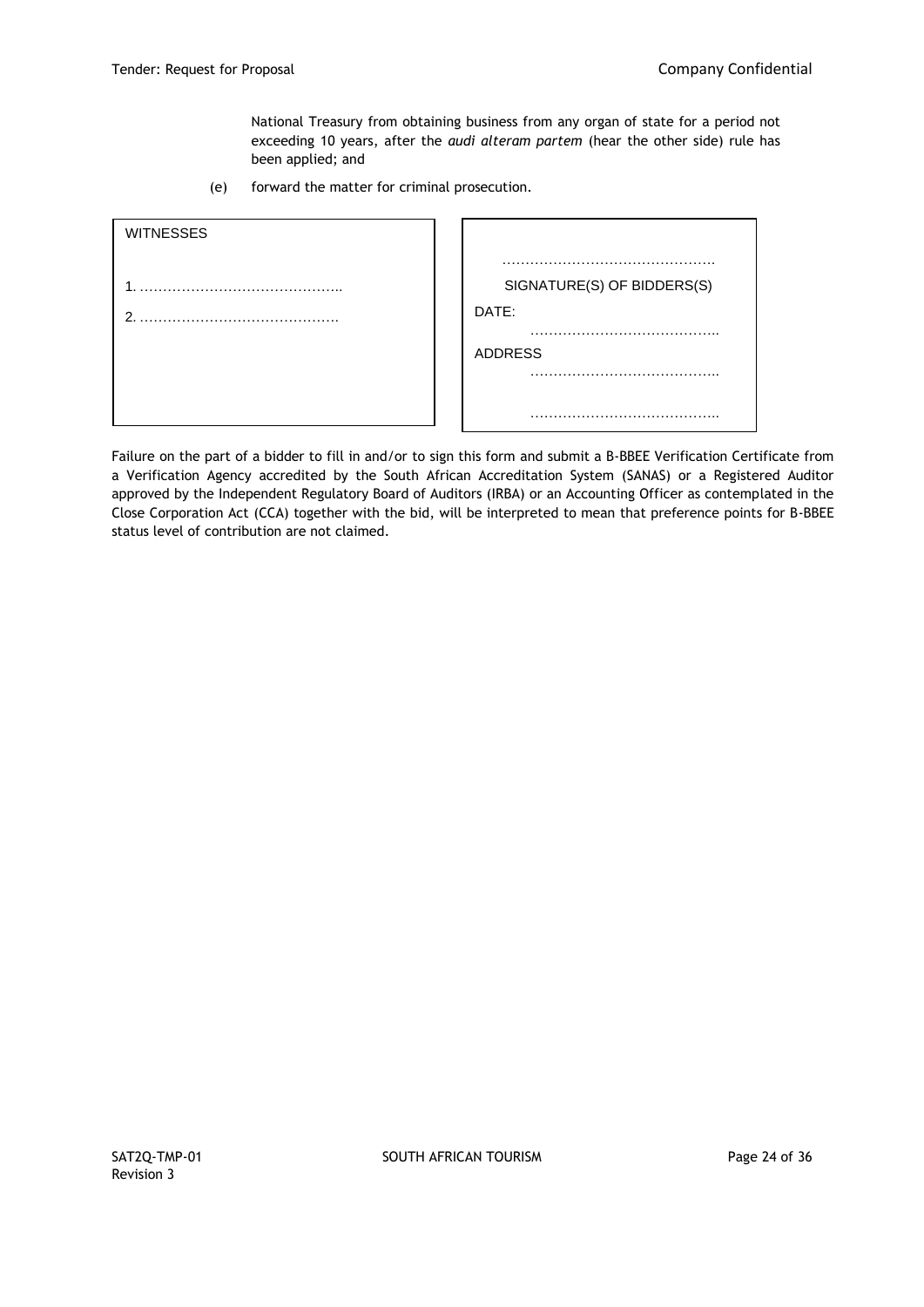## **ANNEXURE E: DECLARATION OF INTEREST FOR TENDERS (SBD 4)**

This declaration must accompany tender documents submitted.

1. Any legal person, including persons employed by the state, or persons having a kinship with persons employed by the state, including a blood relationship, may make an offer or offers in terms of this invitation to bid (includes a price quotation, advertised competitive bid, limited bid or proposal). In view of possible allegations of favoritism, should be the resulting bid, or part thereof, be awarded to persons employed by the state, or to persons connected with or related to them, it is required that the bidder or his/her authorized representative declare his/her position in relation to the evaluating/adjudicating authority where-

-the bidder is self employed by the state; and/or

-the legal person on whose behalf the bidding document is signed, has a relationship with persons/a person who are/is involved in the evaluation and or adjudication of the bid(s), or where it is known that such a relationship exists between the person or persons for or on whose behalf the declarant acts and persons who are involved with the evaluation and or adjudication of the bid.

2. In order to give effect to the above, the following questionnaire must be completed and submitted with the bid.

| 2.1 | Full name of bidders or his or her<br>representative:                 |  |
|-----|-----------------------------------------------------------------------|--|
| 2.2 | Identity Number:                                                      |  |
| 2.3 | Position occupied in the company<br>(director, trustee, shareholder): |  |
| 2.4 | Company registration number:                                          |  |
| 2.5 | Tax reference number:                                                 |  |
| 2.6 | Vat registration number:                                              |  |

2.7 Are you or any person connected with the bidder presently employed by the state? YES / NO

2.7.1 If so, furnish the following particulars:

| 2.7.1.1 | Name of person / director / trustee /<br>shareholder / member:                                  |  |
|---------|-------------------------------------------------------------------------------------------------|--|
| 2.7.1.2 | Name of state institution at which you<br>or the person connected to the bidder<br>is employed: |  |
| 2.7.1.3 | Position<br>occupied<br>in the<br>state<br>institution:                                         |  |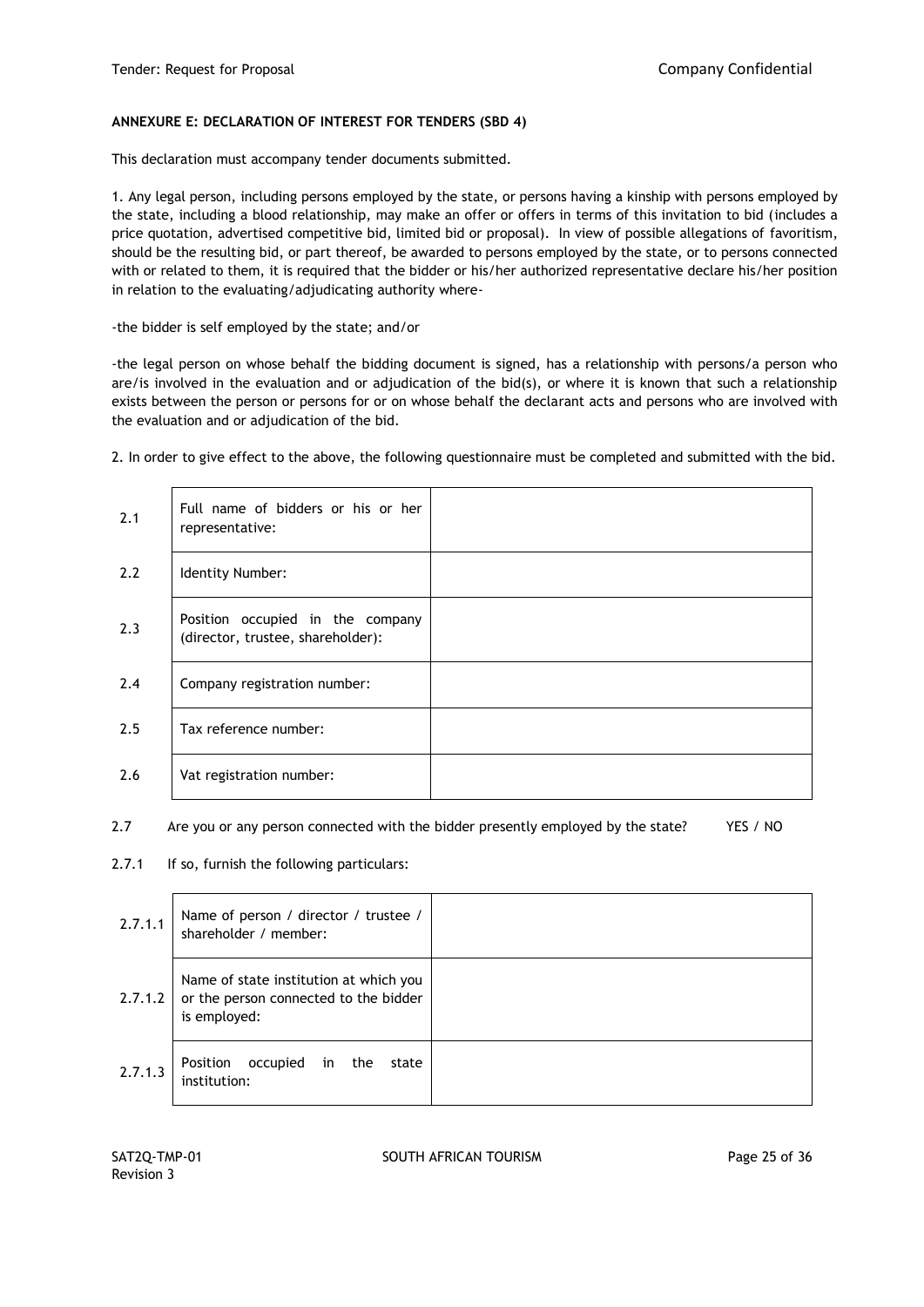| $2.7.1.4$ Any other particulars: |  |
|----------------------------------|--|
|                                  |  |

- 2.7.2 If you are presently employed by the state, did you obtain the appropriate authority YES / NO to undertake remunerative work outside employment in the public sector?
- 2.7.2.1 If yes, did you attach proof of such authority to the bid document? YES / NO

(Note: Failure to submit proof of such authority, where applicable, may result in the disqualification of the bid)

| 2.7.2.2 | If no, furnish reasons for the non-<br>submission of such proof: |  |
|---------|------------------------------------------------------------------|--|
|---------|------------------------------------------------------------------|--|

2.8 Did you or your spouse, or any of the company's directors/trustees/shareholders/members YES / NO

or their spouses conduct business with the state in the previous twelve months?

| 2.8.1 | If yes, furnish particulars: |  |
|-------|------------------------------|--|
|       |                              |  |

2.9 Do you, or any person connected with the bidder, have any relationship (family, friend, YES / NO

other) with a person employed by the state and who may be involved with the evaluation of this bid?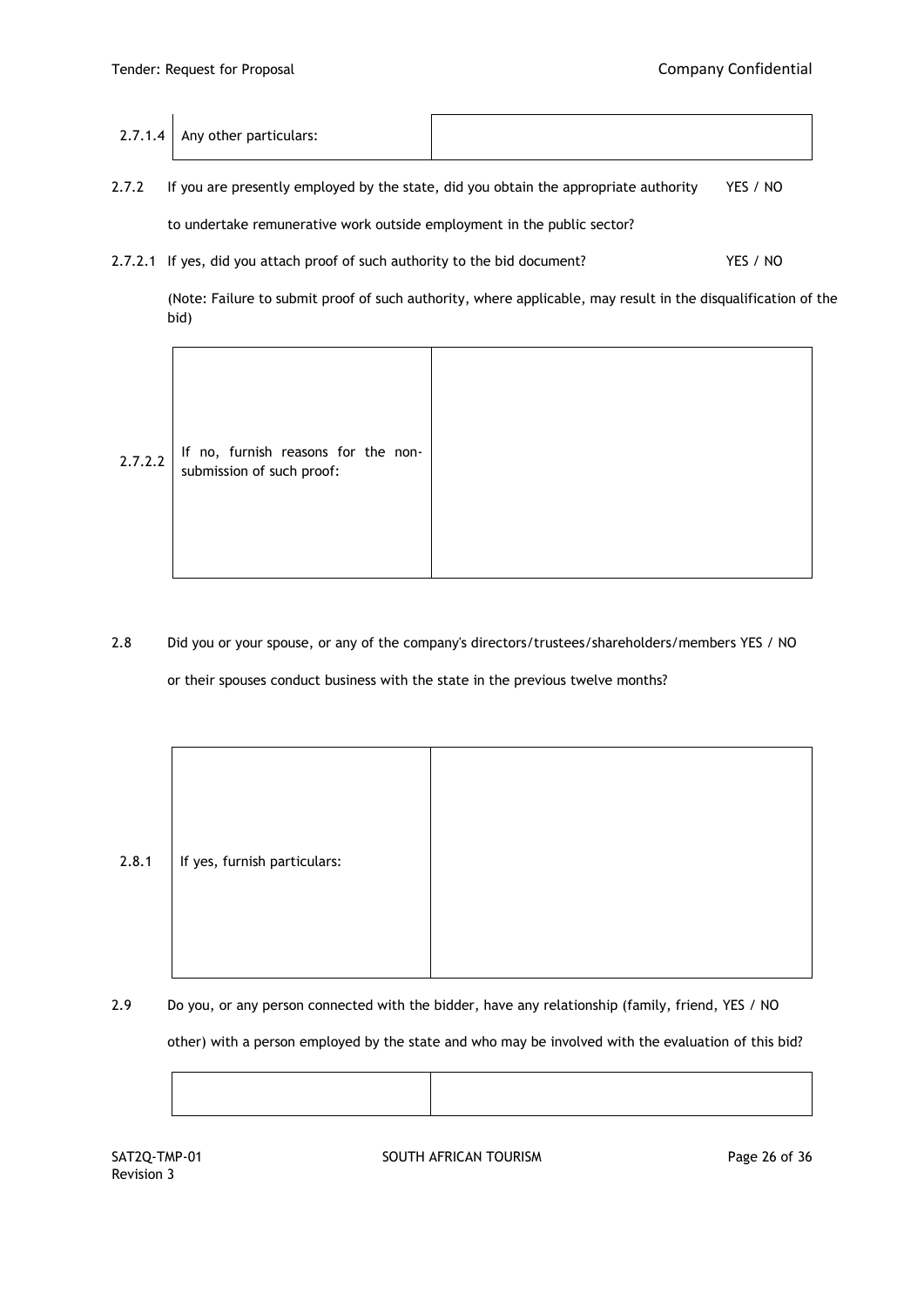| 2.9.1 | If yes, furnish particulars: |  |
|-------|------------------------------|--|

2.10 Are you, or any person connected with the bidder, aware of any relationship (family, friend, other) between any other bidder and any person employed by the state who YES / NO may be involved with the evaluation and or adjudication of this bid?

2.10.1 | If yes, furnish particulars:

2.11 Do you or any of the directors/trustees/shareholders/members of the company have YES/ NO any interest in any other related companies whether or not they are bidding for this contract?

| 2.11.1 | If yes, furnish particulars: |  |
|--------|------------------------------|--|
|        |                              |  |
|        |                              |  |
|        |                              |  |
|        |                              |  |

3 Full details of directors/trustees/members/shareholders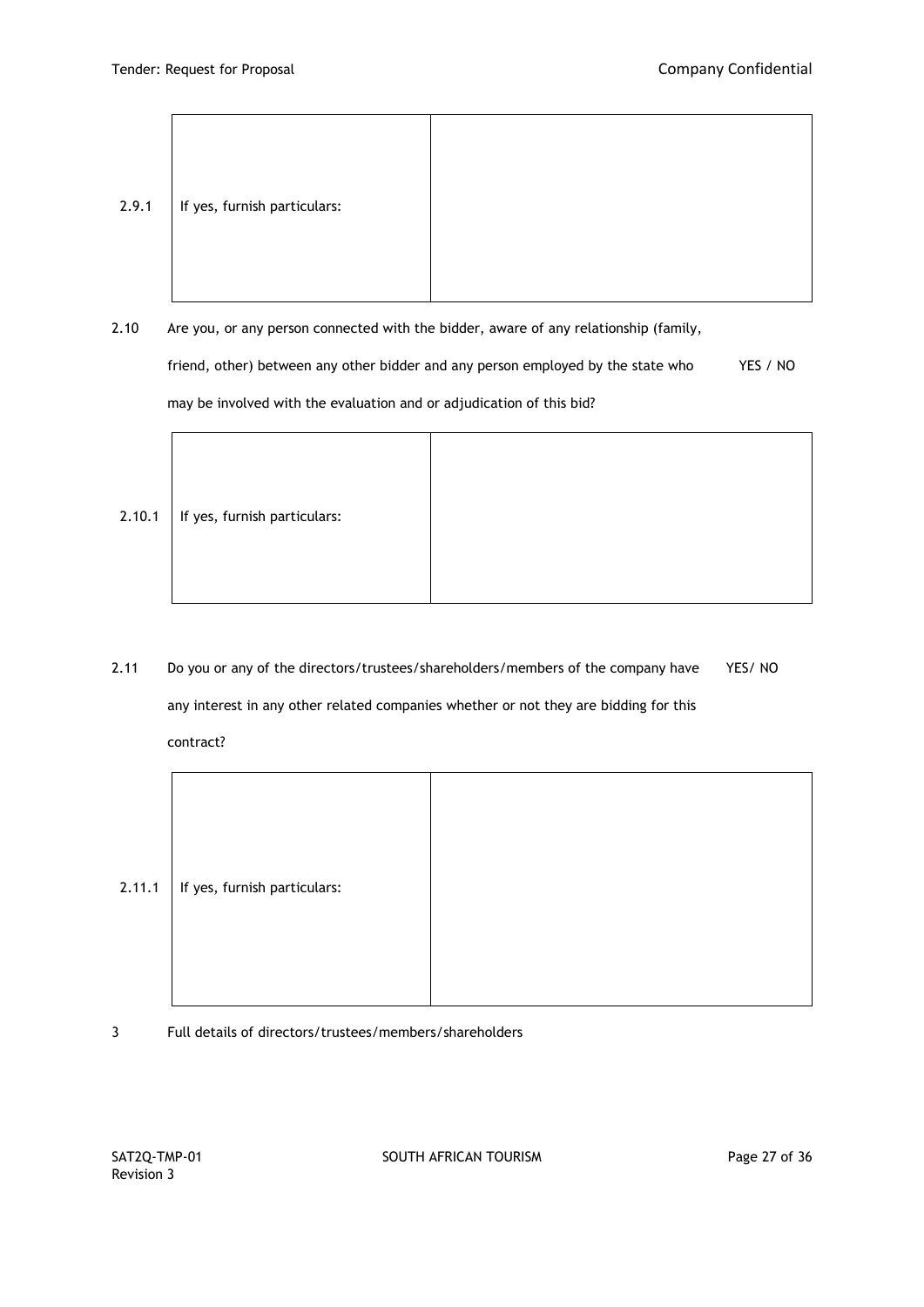|     | <b>Full Name</b> | <b>Identity Number</b> | Personal Tax Reference<br>Number | Employee<br>State<br>Persal<br>Number<br>$\sqrt{2}$<br>Number |  |
|-----|------------------|------------------------|----------------------------------|---------------------------------------------------------------|--|
| 3.1 |                  |                        |                                  |                                                               |  |
| 3.2 |                  |                        |                                  |                                                               |  |
| 3.3 |                  |                        |                                  |                                                               |  |
| 3.4 |                  |                        |                                  |                                                               |  |
| 3.5 |                  |                        |                                  |                                                               |  |
| 3.6 |                  |                        |                                  |                                                               |  |
| 3.7 |                  |                        |                                  |                                                               |  |
| 3.8 |                  |                        |                                  |                                                               |  |
| 3.9 |                  |                        |                                  |                                                               |  |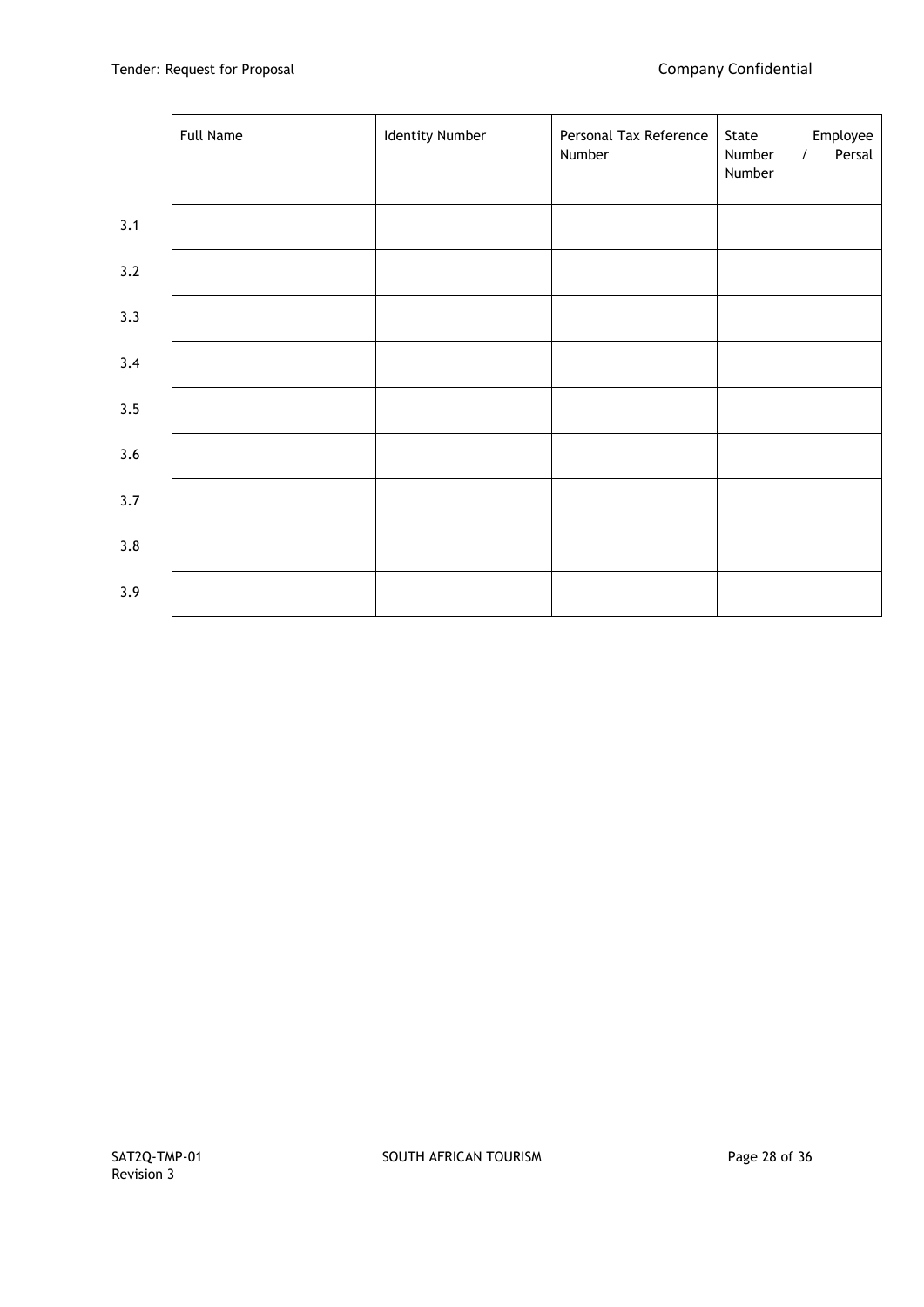4 DECLARATION

I, THE UNDERSIGNED (NAME)

CERTIFY THAT THE INFORMATION FURNISHED IN PARAGRAPHS 2 AND 3 ABOVE IS CORRECT.

I ACCEPT THAT THE STATE MAY REJECT THE BID OR ACT AGAINST ME IN TERMS OF PARAGRAPH 3 OF THE GENEREAL CONDITIONS OF CONTRACT SHOULD THIS DECLARATION PROVE TO BE FALSE.

SIGNATURE DATE

POSITION OF BIDDER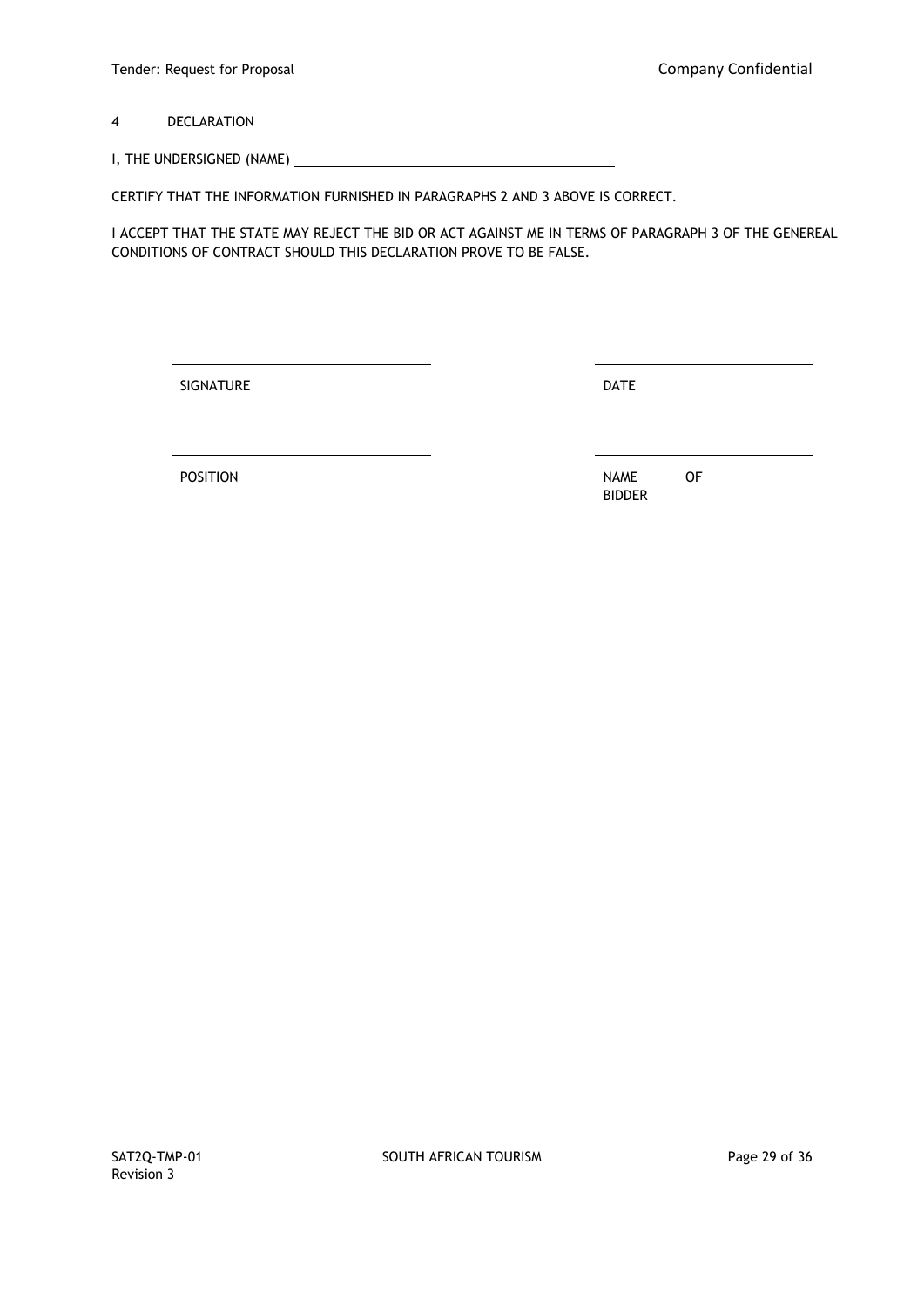## **ANNEXURE F - DECLARATION OF BIDDERS'S PAST SUPPLY CHAIN MANAGEMENT PRACTICES (SBD8)**

This Standard Bidding Document must form part of all bids invited.

It serves as a declaration to be used by institutions in ensuring that when goods and services are being procured, all reasonable steps are taken to combat the abuse of the supply chain management system.

The bid of any bidder may be disregarded if that bidder or any of its directors have-

- abused the institution's supply chain management system;
- committed fraud or any other improper conduct in relation to such system; or
- failed to perform on any previous contract.

In order to give effect to the above, the following questionnaire must be completed and submitted with the bid.

| $\cdot$ 1               | Is the bidder or any of its directors listed on the National Treasury's Database of                                                                                                                                                                  | Yes           | No        |
|-------------------------|------------------------------------------------------------------------------------------------------------------------------------------------------------------------------------------------------------------------------------------------------|---------------|-----------|
|                         | Restricted Suppliers as companies or persons prohibited from doing business with the<br>public sector?                                                                                                                                               | $\Box$        | $\Box$    |
|                         | (Companies or persons who are listed on this Database were informed in writing of this<br>restriction by the Accounting Officer/Authority of the institution that imposed the<br>restriction after the <i>audi alteram partem</i> rule was applied). |               |           |
|                         | The Database of Restricted Suppliers now resides on the National Treasury's website<br>(www.treasury.gov.za) and can be accessed by clicking on its link at the bottom of the<br>home page.                                                          |               |           |
| 1.1                     | If so, furnish particulars:                                                                                                                                                                                                                          |               |           |
| $\overline{2}$          | Is the bidder or any of its directors listed on the Register for Tender Defaulters in                                                                                                                                                                | Yes           | No        |
|                         | terms of section 29 of the Prevention and Combating of Corrupt Activities Act (No 12<br>of 2004)?                                                                                                                                                    | $\Box$        | $\Box$    |
|                         | The Register for Tender Defaulters can be accessed on the National Treasury's website<br>(www.treasury.gov.za) by clicking on its link at the bottom of the home page.                                                                               |               |           |
| 2.1                     | If so, furnish particulars:                                                                                                                                                                                                                          |               |           |
|                         |                                                                                                                                                                                                                                                      |               |           |
| $\overline{\mathbf{3}}$ | Was the bidder or any of its directors convicted by a court of law (including a court<br>outside of the Republic of South Africa) for fraud or corruption during the past five                                                                       | Yes           | <b>No</b> |
|                         | years?                                                                                                                                                                                                                                               | $\Box$        | $\Box$    |
| 3.1                     | If so, furnish particulars:                                                                                                                                                                                                                          |               |           |
| SAT2Q-TMP-01            | SOUTH AFRICAN TOURISM                                                                                                                                                                                                                                | Page 30 of 36 |           |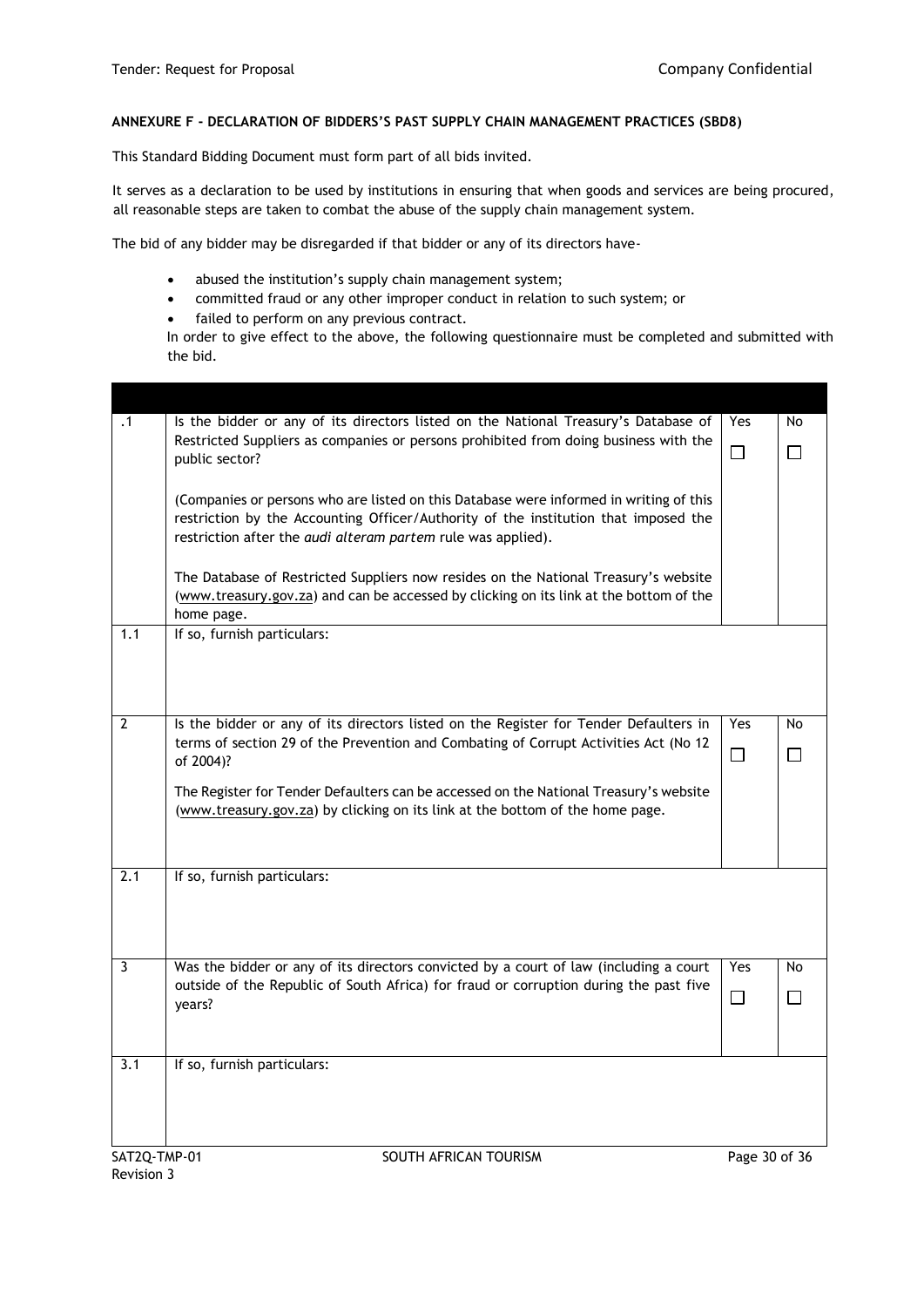| 4   | Was any contract between the bidder and any organ of state terminated during the<br>past five years on account of failure to perform on or comply with the contract? | Yes | No |
|-----|----------------------------------------------------------------------------------------------------------------------------------------------------------------------|-----|----|
| 4.1 | If so, furnish particulars:                                                                                                                                          |     |    |

# **CERTIFICATION**

I, the undersigned, (NAME IN FULL) , certify that the information furnished on this Declaration is true and correct.

I accept that, in addition to cancellation of a contract, action may be taken against me should this declaration, made on behalf of the tendering company, prove to be false.

Signature Date Date Date Date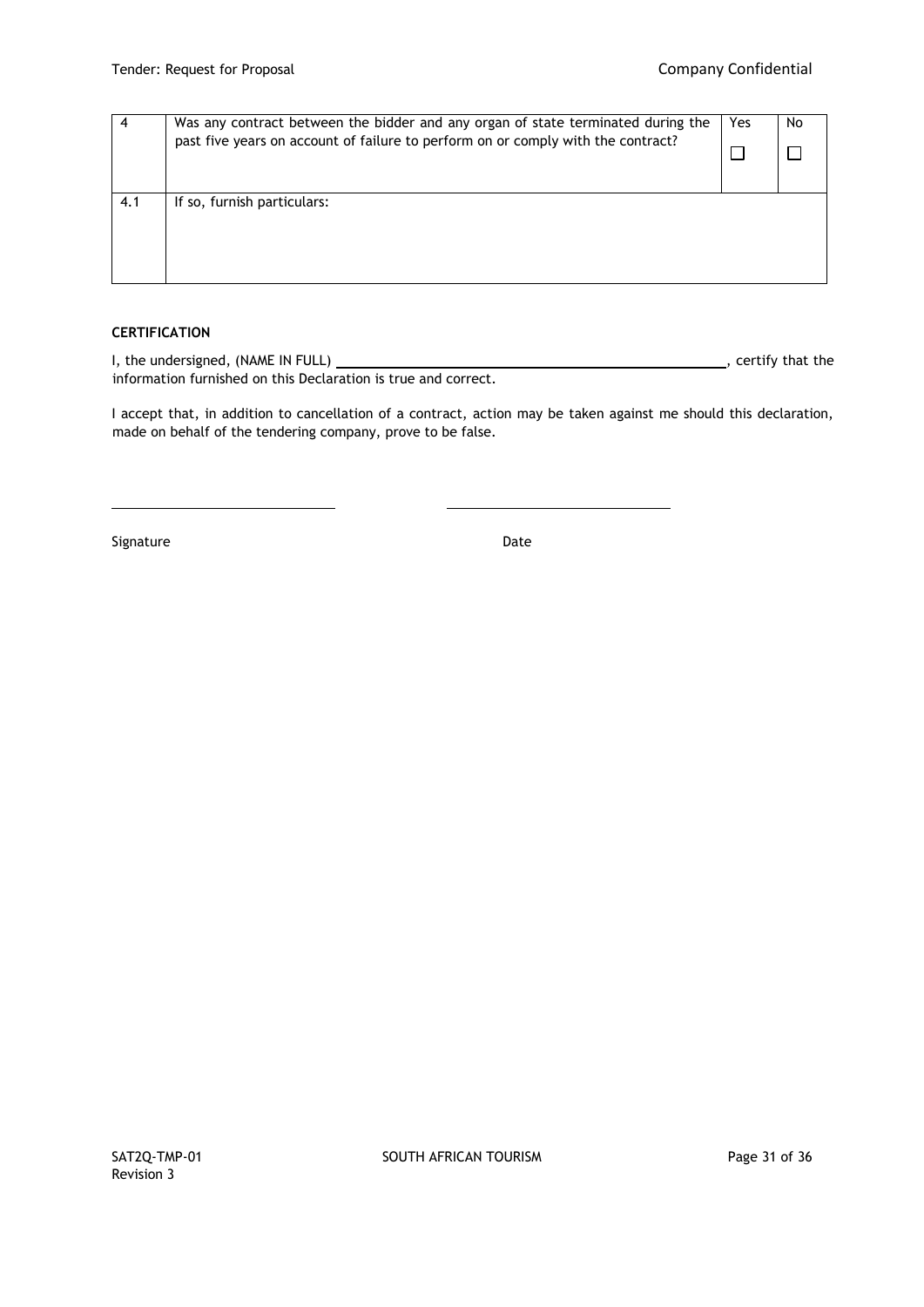### **ANNEXURE G - CERTIFICATE OF INDEPENDENT BID DETERMINATION (SBD9)**

This Standard Bidding Document (SBD) must form part of all bids<sup>1</sup> invited.

Section 4 (1) (b) (iii) of the Competition Act No. 89 of 1998, as amended, prohibits an agreement between, or concerted practice by, firms, or a decision by an association of firms, if it is between parties in a horizontal relationship and if it involves collusive bidding (or bid rigging). ² Collusive bidding is a *per se*  prohibition meaning that it cannot be justified under any grounds.

Treasury Regulation 16A9 prescribes that accounting officers and accounting authorities must take all reasonable steps to prevent abuse of the supply chain management system and authorizes accounting officers and accounting authorities to:

a. disregards the bid of any bidder if that bidder, or any of its directors have abused the institution's supply chain management system and or committed fraud or any other improper conduct in relation to such system.

b.cancel a contract awarded to a supplier of goods and services if the supplier committed any corrupt or fraudulent act during the bidding process or the execution of that contract.

This SBD serves as a certificate of declaration that would be used by institutions to ensure that, when bids are considered, reasonable steps are taken to prevent any form of bid-rigging.

In order to give effect to the above, the attached Certificate of Bid Determination (SBD 9) must be completed and submitted with the bid:

<sup>1</sup> Includes price quotations, advertised competitive bids, limited bids and proposals.

<sup>2</sup> Bid rigging (or collusive bidding) occurs when businesses, that would otherwise be expected to compete, secretly conspire to raise prices or lower the quality of goods and / or services for purchasers who wish to acquire goods and / or services through a bidding process. Bid rigging is, therefore, an agreement between competitors not to compete.

#### **CERTIFICATE OF INDEPENDENT BID DETERMINATION (SBD9)**

I, the undersigned, in submitting the accompanying bid:

...................................................................................................................................

(Bid number and Description)

in response to the invitation for the bid made by:

#### **SOUTH AFRICAN TOURISM**

do hereby make the following statements that I certify to be true and complete in every respect:

I certify, on behalf of: …………………………………………………………………………………………………………………that:

(Name of Bidder)

I have read and I understand the contents of this Certificate;

Revision 3

SAT2Q-TMP-01 SOUTH AFRICAN TOURISM SAT2Q-TMP-01 Page 32 of 36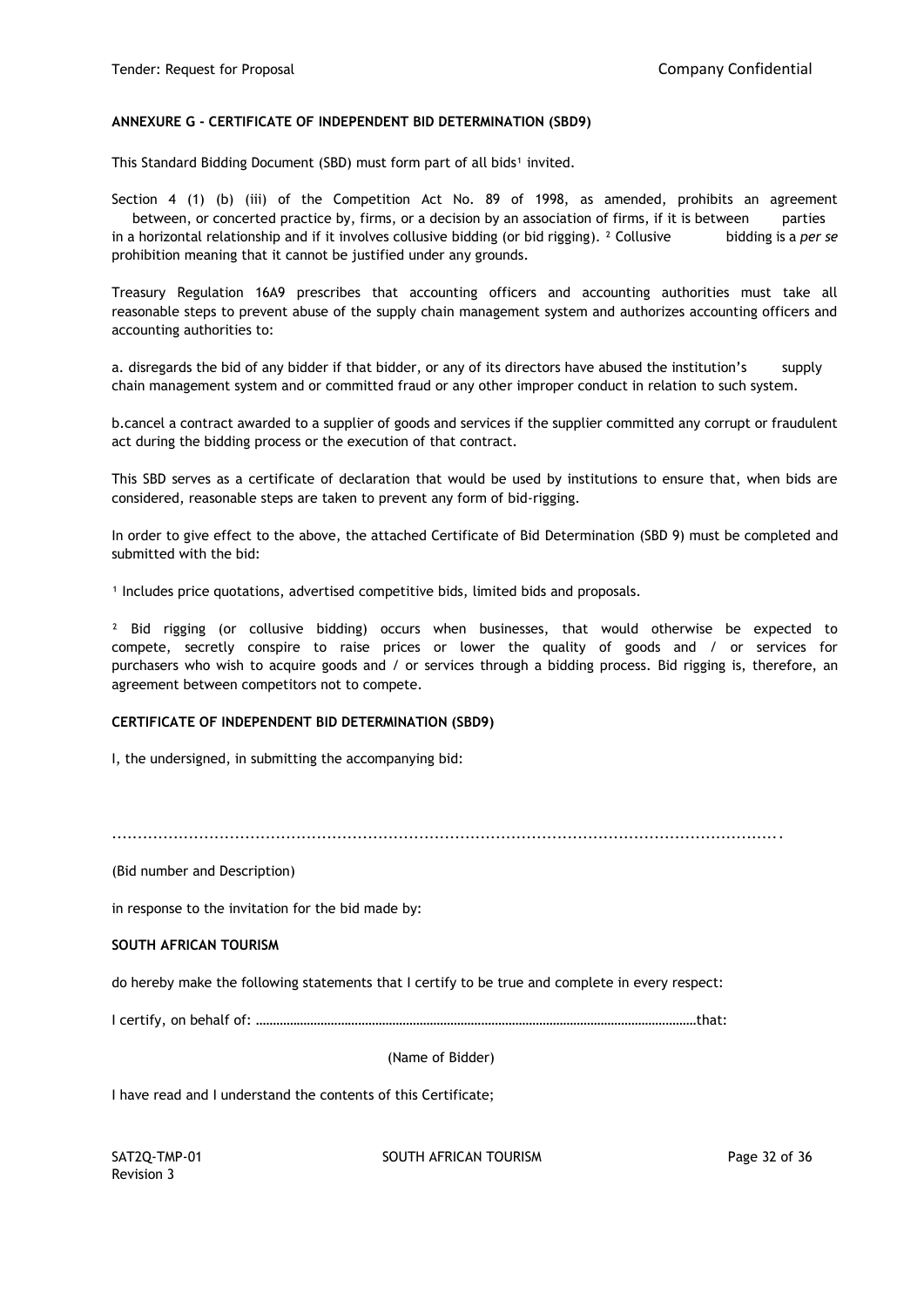I understand that the accompanying bid will be disqualified if this Certificate is found not to be true and complete in every respect;

I am authorized by the bidder to sign this Certificate, and to submit the accompanying bid, on behalf of the bidder;

Each person whose signature appears on the accompanying bid has been authorized by the bidder to determine the terms of, and to sign the bid, on behalf of the bidder;

For the purposes of this Certificate and the accompanying bid, I understand that the word "competitor" shall include any individual or organization, other than the bidder, whether or not affiliated with the bidder, who:

(a) has been requested to submit a bid in response to this bid invitation;

(b) could potentially submit a bid in response to this bid invitation, based on their qualifications, abilities or experience; and

(c)provides the same goods and services as the bidder and/or is in the same line of business as the bidder.

The bidder has arrived at the accompanying bid independently from, and without consultation, communication, agreement or arrangement with any competitor. However, communication between partners in a joint venture or consortium<sup>3</sup> will not be construed as collusive bidding.

In particular, without limiting the generality of paragraphs 6 above, there has been no consultation, communication, agreement or arrangement with any competitor regarding:

(a) prices;

(b) geographical area where product or service will be rendered (market allocation)

(c) methods, factors or formulas used to calculate prices;

(d) the intention or decision to submit or not to submit, a bid;

(e) the submission of a bid which does not meet the specifications and conditions of the bid; or

(f) bidding with the intention not to win the bid.

In addition, there have been no consultations, communications, agreements or arrangements with any competitor regarding the quality, quantity, specifications and conditions or delivery particulars of the products or services to which this bid invitation relates.

The terms of the accompanying bid have not been, and will not be, disclosed by the bidder, directly indirectly, to any competitor, prior to the date and time of the official bid opening or of the awarding of the contract.

<sup>3</sup> Joint venture or Consortium means an association of persons for the purpose of combining their expertise, property, capital, efforts, skill and knowledge in an activity for the execution of a contract.

I am aware that, in addition and without prejudice to any other remedy provided to combat any restrictive practices related to bids and contracts, bids that are suspicious will be reported to the Competition Commission for investigation and possible imposition of administrative penalties in terms of section 59 of the Competition Act No 89 of 1998 and or may be reported to the National Prosecuting Authority (NPA) for criminal investigation and or may be restricted from conducting business with the public sector for a period not exceeding ten (10) years in terms of the Prevention and Combating of Corrupt Activities Act No 12 of 2004 or any other applicable legislation.

Revision 3

SAT2Q-TMP-01 SOUTH AFRICAN TOURISM SAT2Q-TMP-01 Page 33 of 36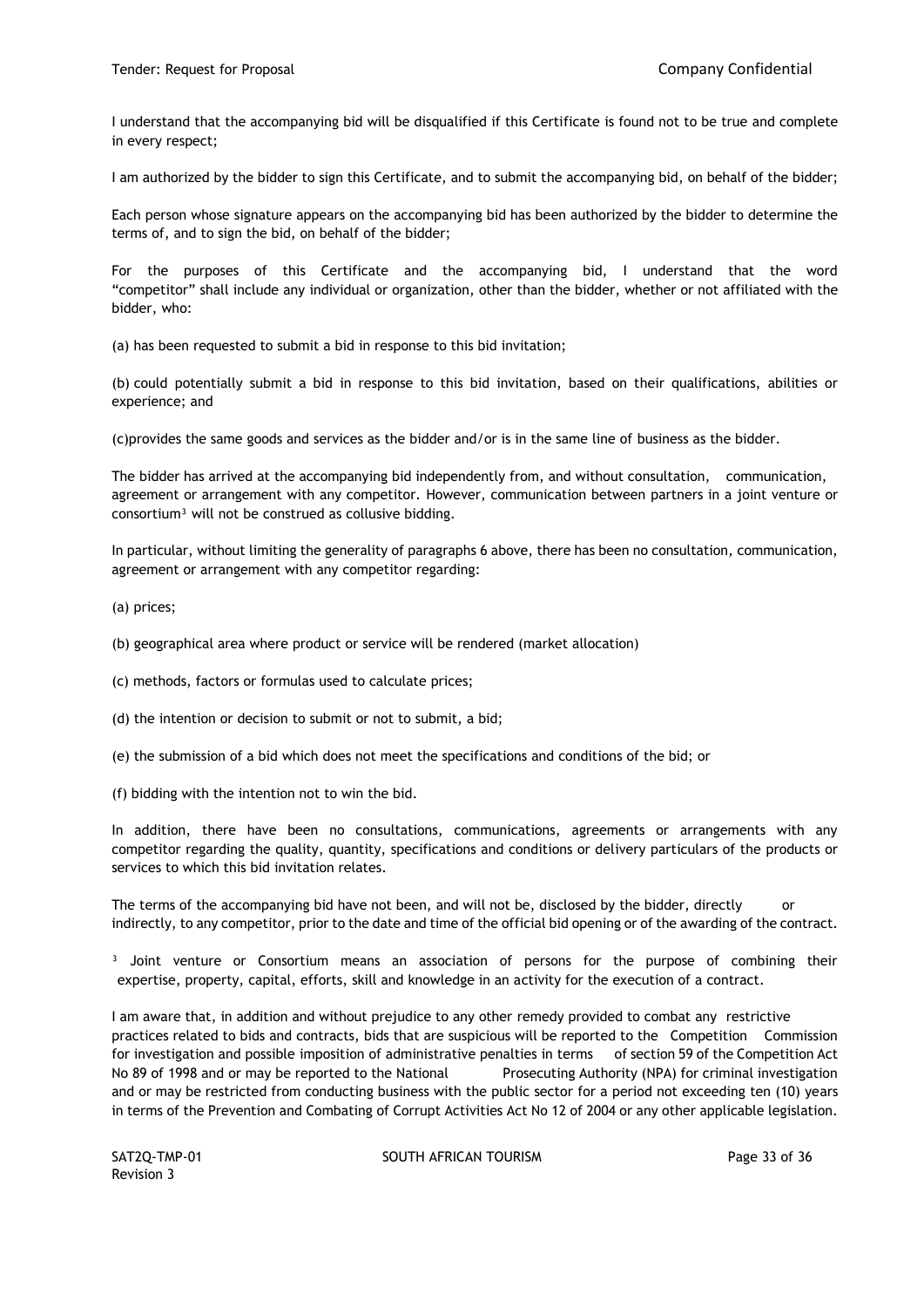Signature Date Date Date Date

……………………………………………………………………… …………………………………………………………..

……………..………………………………………………………… …………………………………………………………………………… Name of bidder **Position**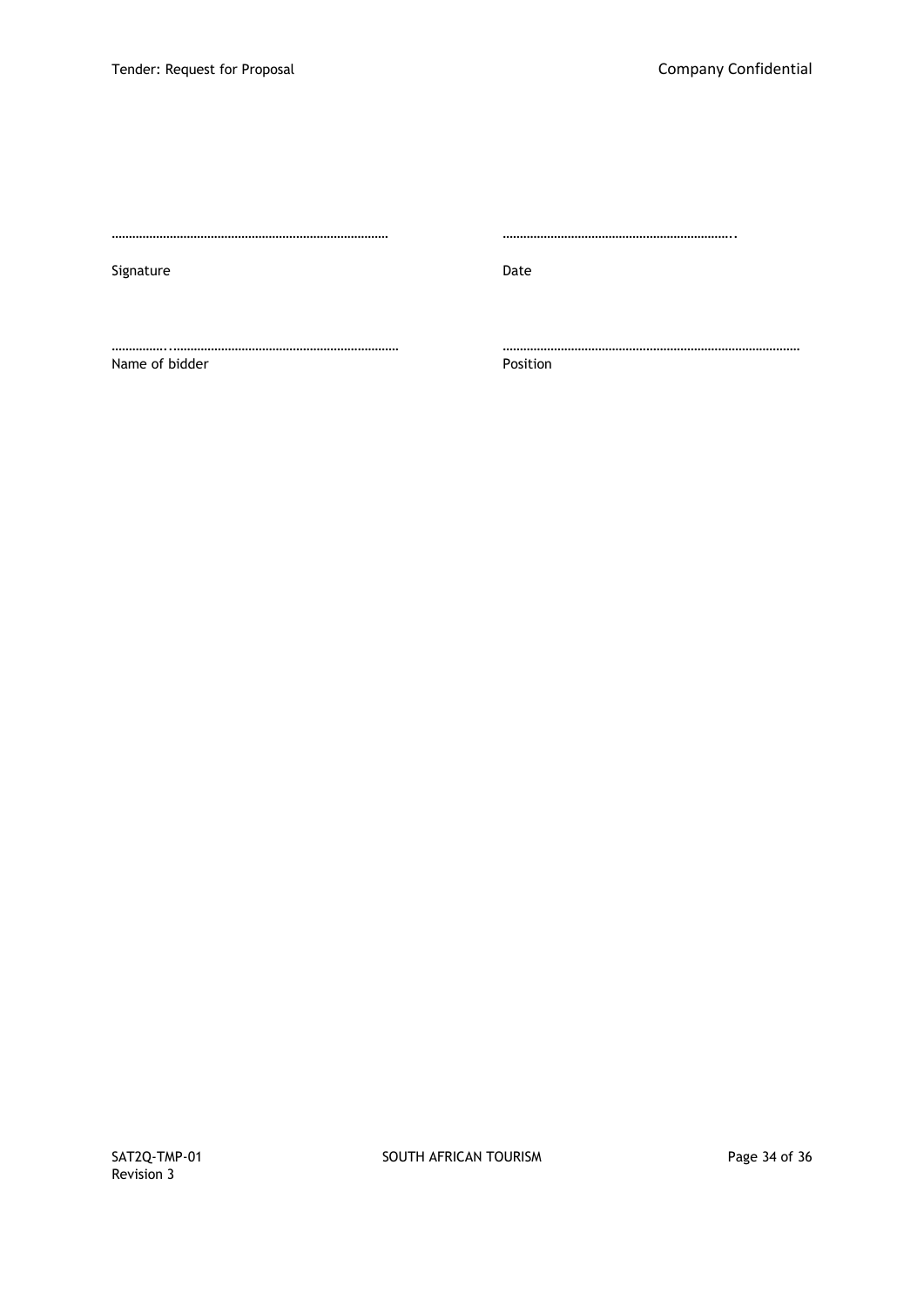#### **ANNEXTURE H: BIDDER DECLARATION**

The bidder hereby declares the following:

| We confirm that | (Bidder's | Name) |
|-----------------|-----------|-------|
| will:           |           |       |

- a. Act honestly, fairly, and with due skill, care and diligence, in the interests of South African Tourism;
- b. Employ effectively the resources, procedures and appropriate technological systems for the proper performance of the services;
- c. Act with circumspection and treat South African Tourism fairly in a situation of conflicting interests;
- d. Comply with all applicable statutory or common law requirements applicable to the conduct of business;
- e. Make adequate disclosures of relevant material information including disclosures of actual or potential own interests, in relation to dealings with South African Tourism;
- f. Avoid fraudulent and misleading advertising, canvassing and marketing;
- g. Conduct business activities with transparency and consistently uphold the interests and needs of South African Tourism as a client before any other consideration; and
- h. Ensure that any information acquired by the bidder(s) from South African Tourism will not be used or disclosed unless the written consent of the client has been obtained to do so.

|                 | Date________________________ |          |
|-----------------|------------------------------|----------|
|                 |                              |          |
|                 |                              |          |
|                 |                              |          |
| Company's Name) |                              | (Bidding |